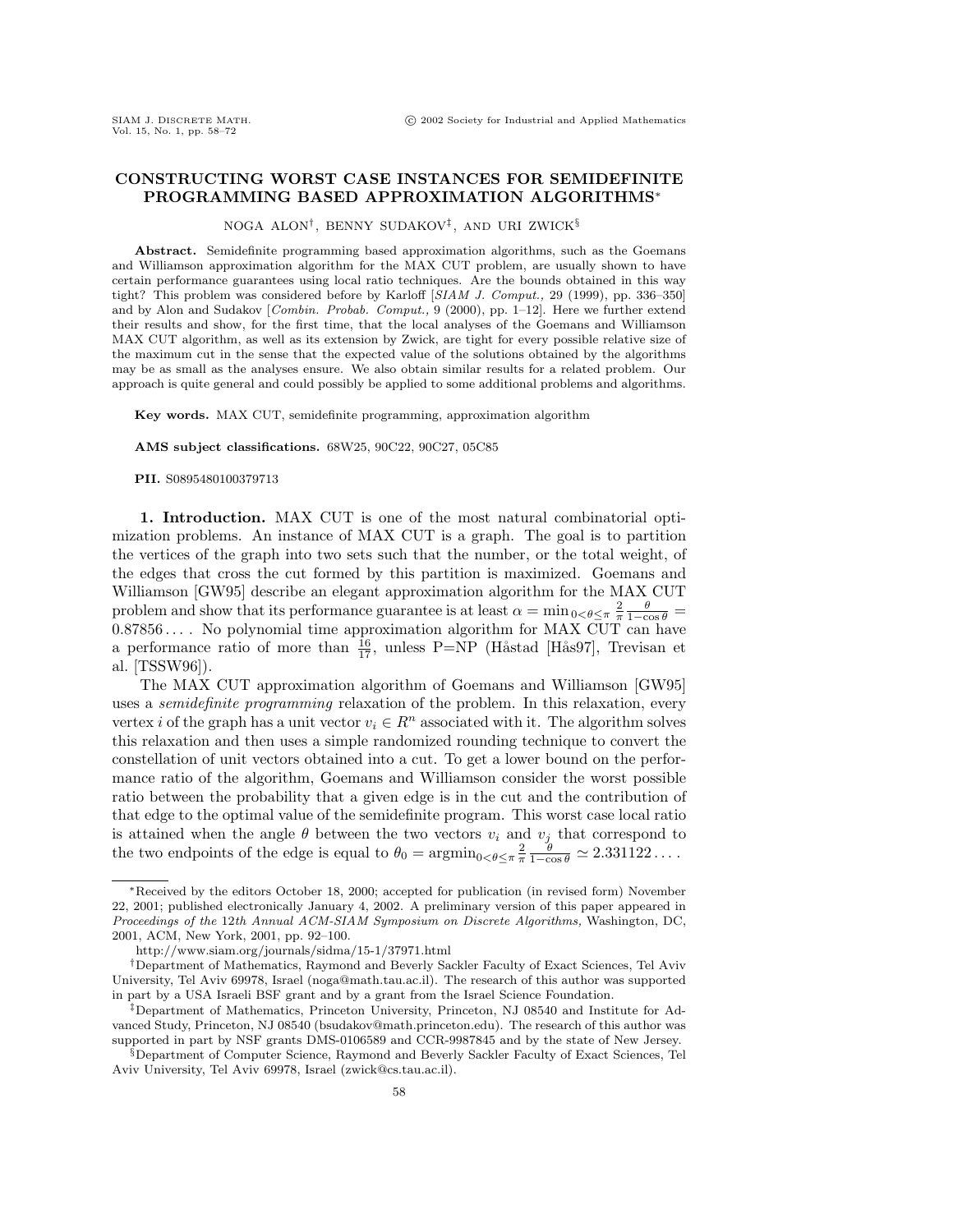Is the local analysis of the MAX CUT approximation algorithm of Goemans and Williamson [GW95] globally tight? In other words, are there graphs for which the optimal value of the relaxation is equal to the size of the maximum cut and for which there is an optimal solution of the relaxation in which the angle between every two vectors that correspond to vertices in the graph that are connected by an edge is exactly, or very close to,  $\theta_0$ ? Karloff [Kar99] was the first to construct graphs that satisfy these conditions and therefore show that the local analysis of the MAX CUT approximation algorithm of Goemans and Williamson is indeed tight. Karloff's result was simplified by Alon and Sudakov [AS00].

Goemans and Williamson [GW95] give a better lower bound on the performance guarantee of their algorithm for graphs that have relatively large cuts. More specifically, for a graph  $G = (V, E)$ , let A be the *relative size* of the maximum cut of G, i.e., the ratio between the size (or weight) of the maximum cut and the number of edges (or total weight of the edges) of G. Note that  $1/2 < A \leq 1$ . It is shown in [GW95] that if  $A > t_0 \simeq 0.84458$ , where  $t_0 = \operatorname{argmin}_{0 < t \le 1} h(t)/t$  and  $h(t) = \arccos(1-2t)/\pi$ , then the performance ratio of the MAX CUT algorithm is at least  $\alpha(A) = h(A)/A > \alpha$ . Karloff [Kar99] and Alon and Sudakov [AS00] show that this lower bound is again tight for every  $t_0 \leq A \leq 1$ .

What happens on graphs with  $1/2 < A < t_0$ ? Goemans and Williamson [GW95] can show only that the performance ratio of their algorithm on such graphs is at least α. Zwick [Zwi99] presents a modification of the algorithm of Goemans and Williamson [GW95] that has a performance guarantee  $\alpha'(A)$  strictly larger than  $\alpha \simeq$ 0.87856 for any  $1/2 < A < t_0$ . Furthermore,  $\alpha'(A)$  approaches 1 as A decreases towards 1/2.

In this paper we show, among other things, that the local analysis of the algorithms of Goemans and Williamson [GW95] and of Zwick [Zwi99] in the range  $1/2 < A \le t_0$  is again tight. Showing that the analysis of the MAX CUT algorithm is tight in the range  $1/2 < A \le t_0$  is a more challenging task than the corresponding task for the range  $t_0 \leq A \leq 1$ . To accomplish this task we construct, for any rational  $-1 < \eta < 0$  and any rational  $\frac{1}{2} < a \leq \frac{1-\eta}{2}$ , a graph  $G = (V, E)$  for which the size of the maximum cut is exactly  $a|E|$ , for which the optimal value of the relaxation is also equal to  $a|E|$ , and for which there is an optimal solution  $v_1, v_2, \ldots, v_n$  of the relaxation such that for every  $\{i, j\} \in E$  we have either  $v_i \cdot v_j = \eta$  or  $v_i \cdot v_j = 1$ . (Note that the requirement that the value of the relaxation be  $a|E|$  determines the proportion of the edges for which the inner product should be  $v_i \cdot v_j = \eta$ .)

The graphs used by Alon and Sudakov [AS00] to show that the analysis of the MAX CUT algorithm is tight in the range  $t_0 \leq A \leq 1$  are graphs arising from Hamming association schemes over the binary alphabet. (Karloff [Kar99] uses the related Kneser graphs.) The graphs we use here to show that the analysis is also tight in the range  $\frac{1}{2}$  < A  $\leq t_0$  are obtained by composing Hamming graphs and expander graphs. More specifically, if  $H$  is an appropriate Hamming graph and  $B$  is an appropriate bipartite expander with  $b$  vertices on each of its sides, then the graph that we use is obtained by replacing each vertex of  $H$  by a clique on  $b$  vertices and replacing each edge of  $H$  by a copy of  $B$ .

We believe that the technique developed in this paper could be used to construct worst case instances for other semidefinite programming based approximation algorithms. To demonstrate it, we use our technique to show that local analysis of the MAX NAE-{3}-SAT algorithm of Zwick [Zwi99] is also tight. This is an even more demanding task, as will be explained later.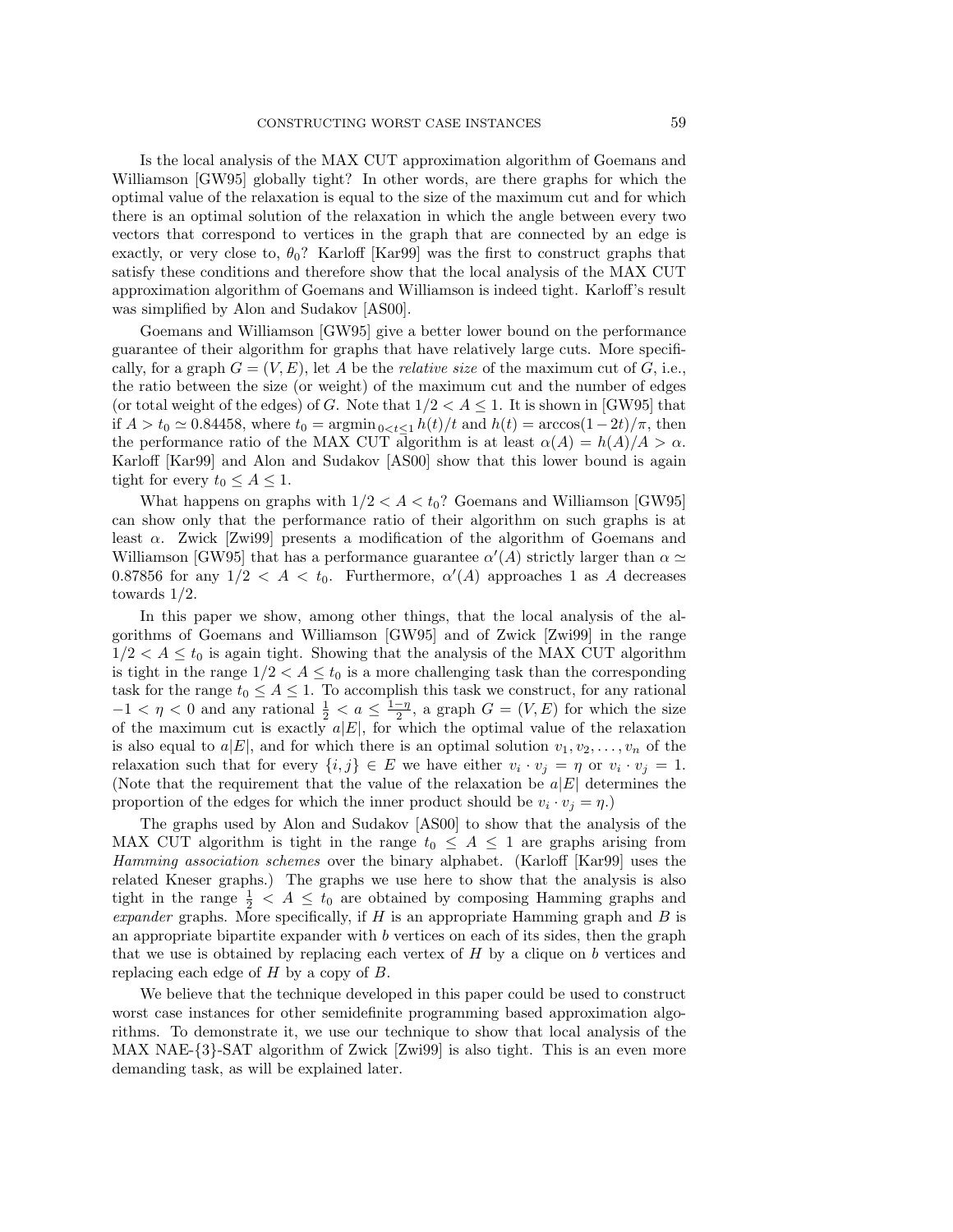An instance of MAX NAE-{3}-SAT in the variables  $x_1, x_2, \ldots, x_n$  is a weighted collection of triplets of the form  $\langle z_1, z_2, z_3 \rangle$ , where each  $z_i$  is a *literal*, i.e., one of the variables  $x_1, x_2, \ldots, x_n$  or a negation of one of the variables, and the weights are nonnegative. The three literals appearing in a triplet must be distinct. A triplet  $(z_1, z_2, z_3)$  is satisfied by an assignment of 0-1 values to the variables  $x_1, x_2, \ldots, x_n$ if at least one of the literals in the triplet is assigned the value 0 and at least one is assigned the value 1. MAX NAE-{3}-SAT is an interesting problem as it can be seen as a generalization of both MAX CUT and of the problem of finding a maximum cut in 3-uniform hypergraphs.

The rest of this paper is organized as follows. In the next section we quickly review the MAX CUT approximation algorithm of Goemans and Williamson [GW95] and its extension by Zwick [Zwi99]. In section 3 we present the construction of the graphs that show that the local analysis of the MAX CUT algorithms of [GW95] and [Zwi99] are tight. In section 4 we review the MAX NAE-{3}-SAT approximation algorithm of Zwick [Zwi99]. In section 5 we modify the construction of section 3 to show that the local analysis of the MAX NAE-{3}-SAT approximation algorithm is again tight. We end in section 6 with some concluding remarks and open problems.

It is worth noting that our results here merely show that the analyses of the algorithms discussed are tight and do not exclude the possibility that these algorithms (or some variants of them) may have a better performance either by showing that with nonnegligible probability the rounding will output a solution that exceeds the expectation significantly or by proving that one can obtain other solutions to the corresponding semidefinite programs, solutions that may behave better in the rounding phase. Yet, the results here do show that some essentially novel ideas will be needed in order to improve the performance guarantees of the algorithms discussed.

**2. Approximation algorithms for the MAX CUT problem.** Let  $G =$  $(V, E)$  be a graph, where  $V = \{1, \ldots, n\}$ . We let  $OPT(G)$  denote the size of the maximum cut of G. The Goemans and Williamson approximation algorithm for MAX CUT starts by solving the following semidefinite programming relaxation of the problem:

$$
\max_{\|v_i\|^2=1} \sum_{\{i,j\} \in E} \frac{1 - v_i^t v_j}{2} ,
$$

where each  $v_i$  ranges over all *n*-dimensional unit vectors. (All our vectors are considered to be column vectors, and hence  $v<sup>t</sup>u$  is simply the inner product of v and u.) It is easy to see that the optimal value  $z^*$  of this program is at least as large as  $OPT(G)$ , the size of the maximum cut of G.

The algorithm of Goemans and Williamson [GW95] then rounds an optimal solution  $v_1, \ldots, v_n$  of the semidefinite program by choosing a random unit vector r and defining  $S = \{i \mid r^t v_i \leq 0\}$ . This supplies a cut  $(S, V-S)$  of the graph G. Let W denote the size of the random cut produced in this way and let  $E[W]$  be its expectation. By linearity of expectation, the expected size is the sum, over all  $\{i, j\} \in E$ , of the probabilities that the vertices  $i$  and  $j$  lie in opposite sides of the cut. This last probability is precisely  $arccos(v_i^t v_j)/\pi$ . Thus the expected value of the weight of the random cut is exactly  $\sum_{\{i,j\}\in E} \frac{\arccos(v_i^t v_j)}{\pi}$ . However, the optimal value  $z^*$  of the semidefinite program is equal to  $z^* = \sum_{\{i,j\} \in E} \frac{1 - v_i^t v_j}{2}$ . Therefore the ratio between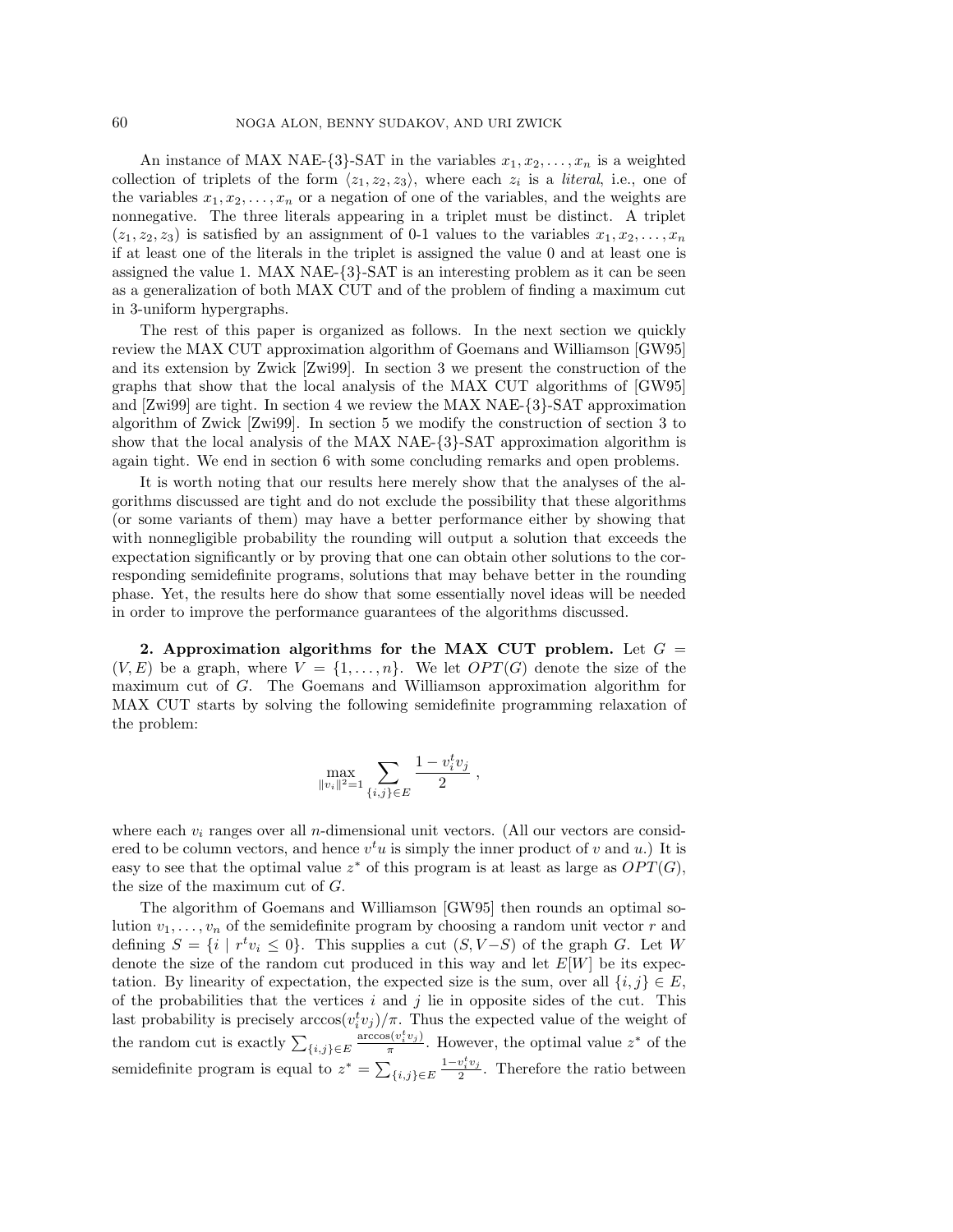$E[W]$  and the optimal value  $z^*$  satisfies

$$
\frac{E[W]}{z^*} = \frac{\sum_{\{i,j\} \in E} \arccos(v_i^t v_j) / \pi}{\sum_{\{i,j\} \in E} (1 - v_i^t v_j) / 2} \ge \min_{\{i,j\} \in E} \frac{\arccos(v_i^t v_j) / \pi}{(1 - v_i^t v_j) / 2}.
$$

Denote  $\alpha = \min_{0 \le \theta \le \pi} \frac{2}{\pi} \frac{\theta}{1 - \cos \theta}$ . An easy computation shows that the minimum  $\alpha$ is attained at  $\theta = \theta_0 = 2.3311...$ , the nonzero root of  $\cos \theta + \theta \sin \theta = 1$ , and that  $\alpha \in (0.87856, 0.87857)$ . Thus,  $E[W] \ge \alpha \cdot z^*$ , and since the value of  $z^*$  is at least as large as the weight OPT of the maximum cut, we conclude that  $E[W] \ge \alpha \cdot OPT$ . It follows that the Goemans–Williamson algorithm supplies an  $\alpha$ -approximation for MAX CUT. Moreover, by the above discussion, the expected size of the cut produced by the algorithm is not better than  $\alpha \cdot OPT$  if  $OPT = z^*$  and if  $v_1, \ldots, v_n$  is an optimal solution of the semidefinite program that satisfies  $\frac{\arccos(v_i^tv_j)/\pi}{(1-v_i^tv_j)/2} = \alpha$  for every  ${i, j} \in E$ .

If the value of the semidefinite program is a large fraction of the total number of edges of G, the above reasoning, together with a simple convexity argument, is used in [GW95] to show that the performance of the algorithm is better. Let  $h(t)$  =  $\arccos(1-2t)/\pi$  and let  $t_0$  be the value of t for which  $h(t)/t$  attains its minimum in the interval (0, 1]. Then  $t_0$  is approximately 0.84458. Define  $a = z^*/|E|$ . If  $a \ge t_0$ , then, as shown in [GW95],  $E[W] \geq \frac{h(a)}{a} z^* \geq \frac{h(a)}{a} OPT$ . Note that  $A = OPT/|E| \leq a$ . As  $h(a)/a$  is an increasing function of a, for  $A \ge t_0$ , we have also that  $E[W] \ge \frac{h(A)}{A}OPT$ . Here, as before, the actual expected size of the cut produced by the algorithm is not better than  $\frac{h(a)}{a}OPT$  if  $OPT = z^*$  and if  $v_1, \ldots, v_n$  is an optimal solution of the semidefinite programming problem that satisfies  $v_i^t v_j = 1 - 2a$  for every  $\{i, j\} \in E$ .

Karloff [Kar99] and Alon and Sudakov [AS00] showed that the analysis of the algorithm of Goemans and Williamson [GW95] is tight for every  $t_0 \leq a \leq 1$ . More precisely, for any rational  $t_0 \leq a \leq 1$ , there are infinitely many graphs for which the size of the maximum cut *OPT* is equal to  $z^*$  and also  $E[W] = (h(a)/a)z^* =$  $(h(a)/a)OPT$ . In the next section we extend this result even further and show that the analysis of the algorithm of Goemans and Williamson is tight for all  $1/2 \le a \le 1$ .

To show that the analysis of Goemans and Williamson [GW95] is also tight in the range  $1/2 \le a \le t_0$ , we construct, for every rational a in this range, an infinite sequence of graphs for which the size  $OPT$  of the maximum cut and the optimal value  $z^*$  of the relaxation are both  $a|E|$  and for which the relaxation has an optimal solution  $v_1, v_2, \ldots, v_n$  such that for every  $\{i, j\} \in E$  we have either  $v_i^t v_j = \cos \theta_0$ or  $v_i^t v_j = 1$ . Indeed, the randomized rounding for such a solution satisfies  $E[W] =$  $\frac{h(t_0)}{t_0}z^* = \frac{h(t_0)}{t_0}OPT$ , as for any edge ij for which  $\frac{1-v_i^tv_j}{2} \neq 0$  we have  $v_i^tv_j = \cos\theta_0$ .

Zwick [Zwi99] describes a modification of the algorithm of Goemans and Williamson [GW95] that has a better performance guarantee in the range  $1/2 \le a \le t_0$ . His algorithm works as follows. After solving the relaxation and obtaining  $a$ , which is assumed to satisfy  $a < t_0$ , the algorithm finds the unique solutions  $c = c(a)$  and  $t = t(a)$  of the following two equations:

$$
\frac{\arccos(c(1-2t)) - \arccos(c)}{t} = \frac{2c}{\sqrt{1-c^2(1-2t)^2}}, \frac{1-\frac{t}{a}}{\sqrt{1-c^2}} = \frac{1-2t}{\sqrt{1-c^2(1-2t)^2}}.
$$

The algorithm then constructs a sequence of unit vectors  $w_1, w_2, \ldots, w_n$  such that  $w_i^t w_j = c(v_i^t v_j)$  for every  $i \neq j$ . The vectors  $w_1, w_2, \ldots, w_n$ , and not the vectors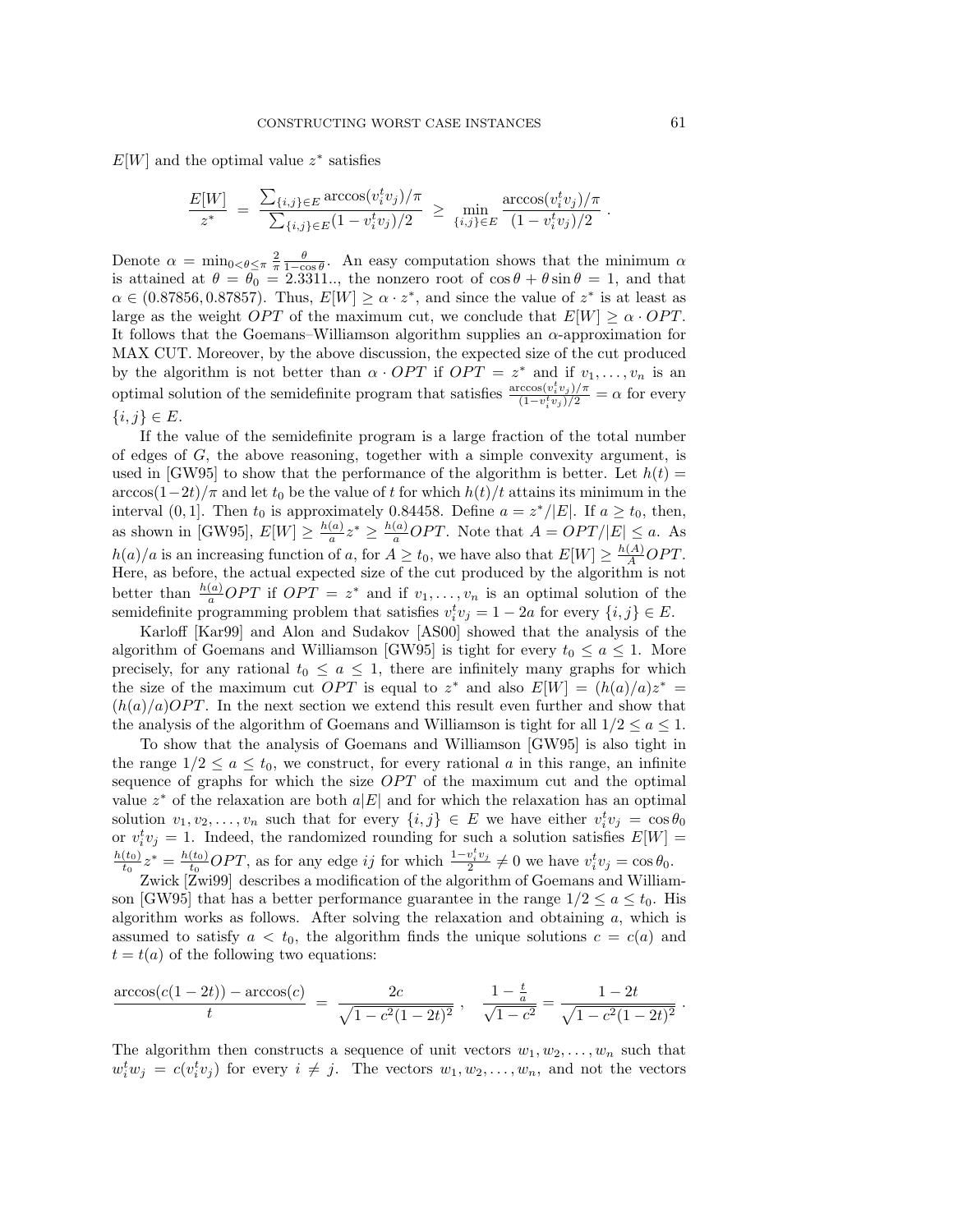$v_1, v_2, \ldots, v_n$ , are then rounded using a random hyperplane. It is shown in [Zwi99], using local analysis, that the performance ratio achieved by this algorithm is at least

$$
\alpha'(a) = \left(\frac{1}{a} - \frac{1}{t(a)}\right) h_{c(a)}(0) + \frac{h_{c(a)}(t(a))}{t(a)},
$$

where  $h_c(t) = \arccos(c(1-2t))/\pi$ . It is also shown there that this analysis is tight if the size of the maximum cut in the graph is  $a|E|$  and if for every  $\{i, j\} \in E$  we have either  $v_i^t v_j = 1 - 2t(a)$  or  $v_i^t v_j = 1$ . It is not difficult to see that  $a < t(a)$  for every  $1/2 < a < t_0$ .

**3. Worst case instances for the MAX CUT algorithms.** In this section we prove the following theorem.

THEOREM 3.1. Let  $-1 < \eta < 0$  and  $\frac{1}{2} < a \leq \frac{1-\eta}{2}$  be rational numbers. Then, for infinitely many values of n there exists a graph  $G = (V, E), V = \{1, \ldots, n\}$  and a sequence  $u_1, u_2, \ldots, u_n$  of unit vectors such that either  $u_i^t u_j = \eta$  or  $u_i^t u_j = 1$  for all  ${i, j} \in E$ , and the size of maximum cut in G is equal to

$$
\max_{\|v_i\|^2=1, v_i\in R^n}\sum_{\{i,j\}\in E}\frac{1-v_i^tv_j}{2}=\sum_{\{i,j\}\in E}\frac{1-u_i^tu_j}{2}=a|E|\;.
$$

By the discussion in the previous section, it follows that the analyses of the algorithms of Goemans and Williamson [GW95] and of Zwick [Zwi99] are tight also in the range  $1/2 \le a \le t_0$ .

To prove Theorem 3.1 we first need to establish a connection between the smallest eigenvalue of a graph and the semidefinite relaxation of the MAX CUT problem. This is done in the following well-known lemma, whose proof we include here for the sake of completeness.

LEMMA 3.2. Let G be a multigraph on the set  $V = \{1, 2, \ldots, n\}$ , with adjacency matrix  $A = (a_{ij})$ , where  $a_{ij}$  corresponds to the multiplicity of the edge between i and j. Let  $\lambda_1 \geq \cdots \geq \lambda_n$  be the eigenvalues of  $A = (a_{ij})$ . Then

$$
\sum_{i < j} a_{ij} \frac{1 - v_i^t v_j}{2} \le \frac{1}{2} |E(G)| - \frac{1}{4} \lambda_n \cdot |V(G)| = \frac{1}{2} |E(G)| - \frac{1}{4} \lambda_n \cdot n
$$

for any set  $v_1, \ldots, v_n$  of unit vectors in  $R^k, k > 0$ . In addition let  $B = (b_{ij})$  be the  $n \times k$  matrix whose rows are the vectors  $v_1^t, \ldots, v_n^t$ . Then equality holds if and only if each column of B is an eigenvector of A with eigenvalue  $\lambda_n$ .

Note that for every loopless graph G with edges,  $\lambda_n < 0$ , as the sum of the eigenvalues is the trace of A, which is 0.

*Proof.* Let  $y_1, \ldots, y_k$  be the columns of B. By definition we have  $\sum_{i=1}^k ||y_i||^2 =$  $\sum_{ij} b_{ij}^2 = \sum_{i=1}^n ||v_i||^2 = n.$  Therefore

$$
\sum_{i < j} a_{ij} \frac{1 - v_i^t v_j}{2} \ = \ \frac{1}{2} |E| - \frac{1}{2} \sum_{i < j} a_{ij} v_i^t v_j \ = \ \frac{1}{2} |E| - \frac{1}{4} \sum_{i=1}^k y_i^t A y_i \ .
$$

By the variational definition of the eigenvalues of A, for any vector  $z \in \mathbb{R}^n$ ,  $z^t A z \geq$  $\lambda_n ||z||^2$  and equality holds if and only if  $Az = \lambda_n z$ . This implies that

$$
\sum_{i < j} a_{ij} \frac{1 - v_i^t v_j}{2} \ \leq \ \frac{1}{2} |E| - \frac{1}{4} \lambda_n \sum_{i=1}^k \|y_i\|^2 \ = \ \frac{1}{2} |E| - \frac{1}{4} \lambda_n \cdot n \ .
$$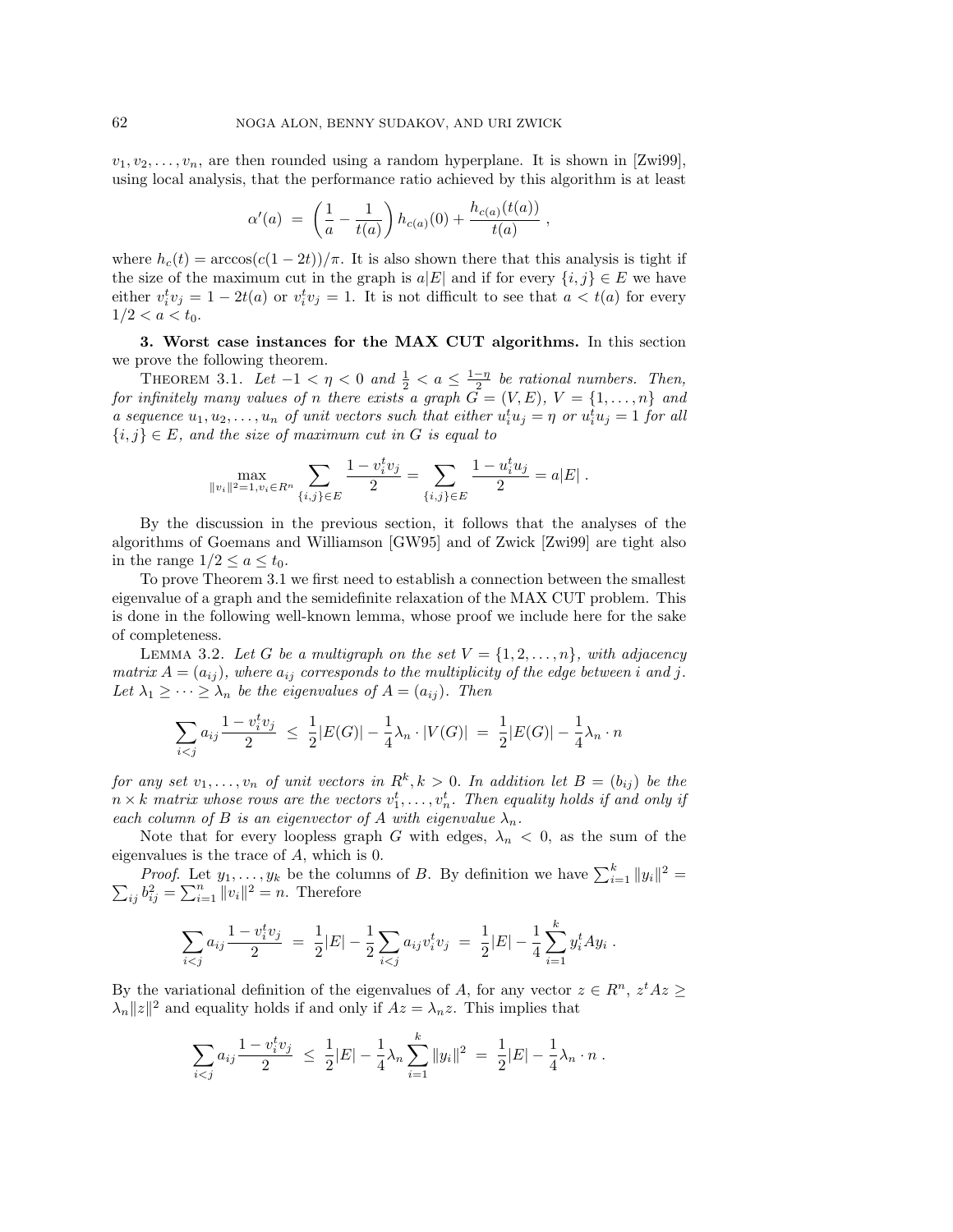Equality holds in the last expression if and only if each  $y_i$  is an eigenvector of A with eigenvalue  $\lambda_n$ .

The main ingredient of our constructions are graphs arising from the Hamming association scheme over the binary alphabet. Let  $V = \{v_1, v_2, \ldots\}$  be the set of all vectors of length m over the alphabet  $\{-1, +1\}$ . For any two vectors  $x, y \in V$  denote by  $d(x, y)$  their Hamming distance, that is, the number of coordinates in which they differ. The Hamming graph  $H = H(m, b)$  is the graph whose vertex set is V and in which two vertices  $x, y \in V$  are adjacent if and only if  $d(x, y) = b$ . Here we consider only even values of b which are greater than  $m/2$ . We may and will assume, whenever this is needed, that  $m$  is sufficiently large.

Consider any two adjacent vertices of  $H(m, b)$ ,  $v_i$ , and  $v_j$ . By the definition of H, the inner product  $v_i^t v_j$  is  $m-2b$ . Choose m and b such that  $b > m/2$  is even and  $m-2b = n$ . This is always possible since n is a rational number  $-1 < n < 0$ . Let  $\frac{m-2b}{m} = \eta$ . This is always possible since  $\eta$  is a rational number,  $-1 < \eta < 0$ . Let  $w_i = \frac{1}{\sqrt{m}} v_i$  for all *i*; thus  $||w_i||^2 = 1$  and  $w_i^t w_j = \eta$  for any pair of adjacent vertices.

Note that by definition,  $H(m, b)$  is the Cayley graph of the multiplicative group  $Z_2^m = \{-1, +1\}^m$  with respect to the set U of generators formed by all vectors with exactly b coordinates equal to  $-1$ , where vectors in the group multiply coordinatewise. Therefore (see, e.g., [Lov93], Problem 11.8 and the hint to its solution) the eigenvectors of the adjacency matrix of  $H(m, b)$  are the multiplicative characters  $\chi_I$ of  $Z_2^m$ , where  $\chi_I(x) = \prod_{i \in I} x_i$ , and I ranges over all subsets of  $\{1, \ldots, m\}$ . The eigenvalue corresponding to  $\chi_I$  is  $\sum_{x \in U} \chi_I(x)$ . The eigenvalues of H are thus equal to the so-called binary Krawtchouk polynomials (see [CHLL97])

(3.1) 
$$
P_b^m(k) = \sum_{j=0}^k (-1)^j \binom{k}{j} \binom{m-k}{b-j}, \qquad 0 \le k \le m.
$$

The eigenvalue  $P_b^m(k)$  corresponds to the characters  $\chi_I$  with  $|I| = k$  and thus has multiplicity  $\binom{m}{k}$ . Since  $H(m, b)$  is a regular graph with degree  $d = \binom{m}{b}$ , its largest eigenvalue is equal to d and its corresponding eigenvector is  $(1, 1, \ldots, 1)$ . In addition it was proved in [AS00] that if m is big enough, then the smallest eigenvalue of  $H(m, b)$ is  $\lambda = P_b^m(1) = \frac{m-2b}{m} {m \choose b}$ . By the above discussion this eigenvalue has multiplicity  $\binom{m}{1}$  = m and eigenvectors  $y_1, \ldots, y_m$  with  $\pm 1$  coordinates, where for each vertex  $v_j = (v_{j1}, \ldots, v_{jm}), y_i(v_j) = v_{ji}.$  Therefore the columns of the matrix, whose rows are the vectors  $w_i$ , are the eigenvectors  $\frac{1}{\sqrt{m}}y_i$  of  $A(H)$  corresponding to the eigenvalue λ.

Let  $A = (a_{ij})$  be an  $s \times s$  matrix and  $B = (b_{pq})$  be a  $t \times t$  matrix; then the tensor product of A and B is the  $st \times st$  matrix

$$
A \otimes B = \begin{pmatrix} a_{11}B & a_{12}B & \dots & a_{1s}B \\ a_{21}B & a_{22}B & \dots & a_{2s}B \\ \vdots & \vdots & \ddots & \vdots \\ a_{s1}B & a_{s2}B & \dots & a_{ss}B \end{pmatrix}.
$$

We need the following well-known properties of eigenvalues and eigenvectors of tensor products of matrices.

LEMMA 3.3. Let A be a square matrix of order s with eigenvalues  $\alpha_1, \ldots, \alpha_s$ and eigenvectors  $e_1, \ldots, e_s$  and let B be a square matrix of order t with eigenvalues  $\beta_1,\ldots,\beta_t$  and eigenvectors  $f_1,\ldots,f_t$ . Then the eigenvalues of the matrix  $A \otimes B$ are equal to  $\alpha_i\beta_j$ ,  $i=1,\ldots,s$ ,  $j=1,\ldots,t$ , and their corresponding eigenvectors are  $e_i \otimes f_j$ .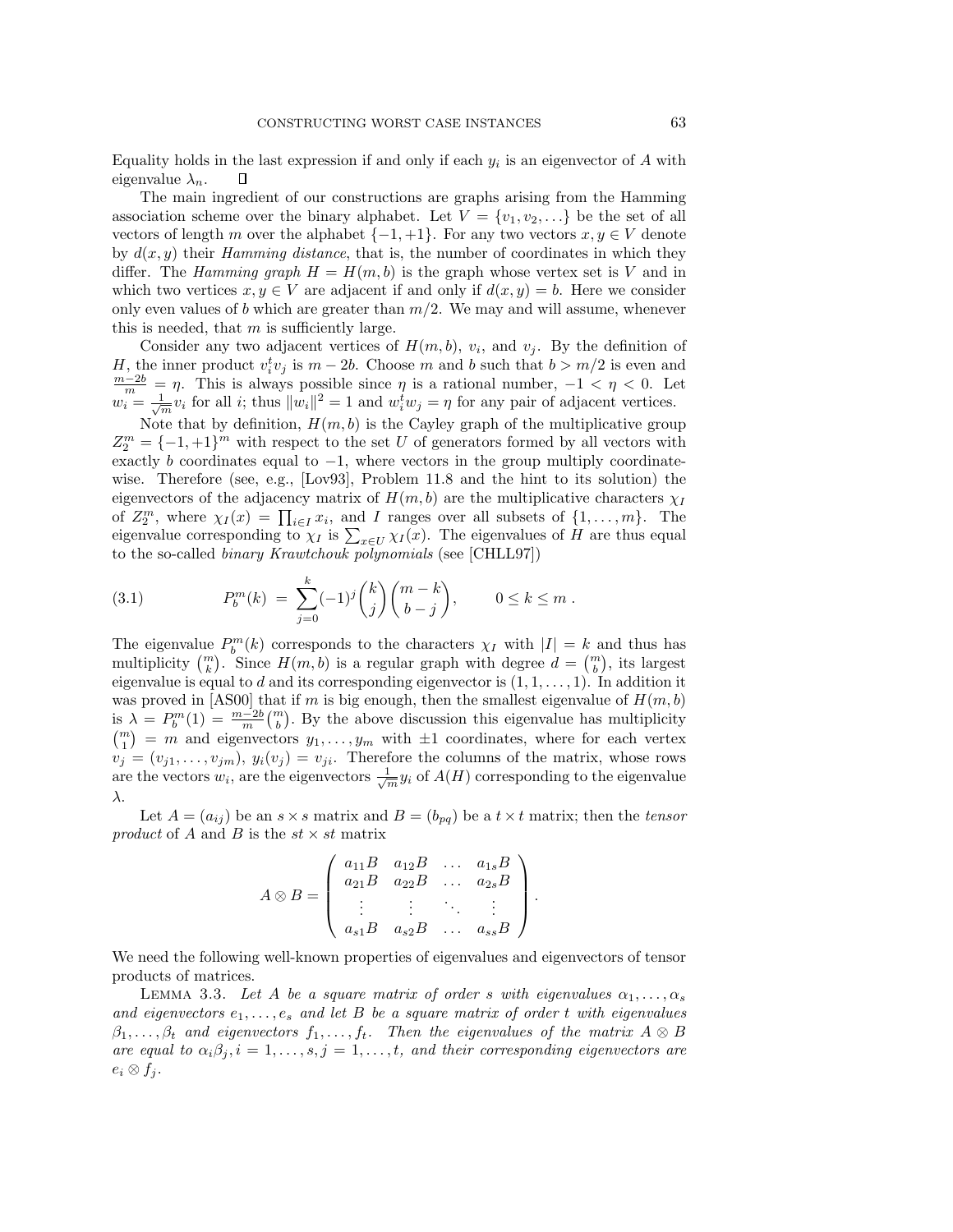We also need the following result.

LEMMA 3.4. For every two integers  $0 < Y < X$  and every integer  $L > 0$ , there is an integer g such that L divides the binomial coefficient  $\binom{gX}{gY}$ .

*Proof.* If  $S$ ,  $T$  are two positive integers and  $R$  is their sum, then for every prime p the maximum power of p that divides  $\binom{R}{S} = \frac{R!}{S!T!}$  is  $p^h$ , where  $h = \sum_{i \geq 1} (\lfloor R/p^i \rfloor \lfloor S/p^{i} \rfloor - \lfloor T/p^{i} \rfloor$ ). For each i, the ith term in the sum above is either 0 or 1, and it is 1 if and only if there is a carry in the *i*th rightmost digit when  $S$  and  $T$  are represented in base  $p$  and are being added to get  $R$ . Therefore in order to prove the lemma it suffices to show that for every finite collection of primes  $P$  and for every positive integer u the following holds. There is an integer g such that for  $Z = X - Y$ , and for every  $p \in P$ , when gY and gZ are being added in base p there is a carry in at least u places. We proceed with a proof of this fact.

Fix a prime  $p \in P$  and consider the representations of Y and Z in base p. If the rightmost nonzero digit in both of them appears at the same place, then there is some  $g_1 > 0$  such that the rightmost nonzero digit of  $g_1 Y$  is  $p-1$ , and as the digit of  $g_1Z$  in the same place is nonzero as well, there will be a carry in this position while the two numbers will be added. Otherwise assume, without loss of generality, that the rightmost nonzero digit of  $Y$  is to the right of the rightmost nonzero digit of  $Z$ . Choose  $g_1 > 0$  such that the rightmost nonzero digit of  $g_1 Z$  is  $p-1$ . If the digit of  $g_1Y$  in this position is nonzero, then when adding  $g_1Y$  and  $g_1Z$  there will be a carry here. Otherwise, by defining  $g_1' = g_1(1 + p^s)$ , where s is chosen so that the rightmost nonzero digit of  $g_1 Y p^s$  is at the same place as the rightmost nonzero digit of  $g_1 Z$ , we conclude that when adding  $g_1' Y$  and  $g_1' Z$  we have a carry in this place. We have thus shown that in all cases there is some positive  $g_1$  such that when adding  $g_1Y$  and  $g_1Z$ there is a carry in at least one position. To get a carry in at least  $u$  positions we now take a sufficiently large integer m and define  $g_p = g_1(1 + p^m + p^{2m} + \cdots + p^{(u-1)m}).$ If m is sufficiently large (as a function of Y, Z, g<sub>1</sub>), then the representation of  $g_p Y$ in base  $p$  consists of  $u$  pairwise disjoint blocks separated by zeros, where each block contains the representation of  $g_1Y$ . As the same description applies to  $gZ$  as well, we conclude that indeed when adding  $g_pY$  and  $g_pZ$  in base p there will be a carry in at least u places.

It remains to combine all the different numbers  $g_p$  and obtain the required g. For each  $p \in P$ , let  $p^{t_p}$  be a power of p satisfying  $p^{t_p} > \max\{g_p Y, g_p Z\}$ . Note that if  $g \equiv g_p \pmod{p^{t_p}}$ , then the right part of the representation of gY in base p is identical to the representation of  $g_p Y$  in base p, and the same holds for  $gZ$ . By the Chinese remainder theorem there is an integer g satisfying  $g \equiv g_p \pmod{p^{t_p}}$  for all  $p \in P$ . It follows that  $p^u$  divides  $\binom{gX}{gY}$  for all  $p \in P$ , completing the proof.

Having finished all necessary preparations, we are now ready to complete the proof of Theorem 3.1.

*Proof of Theorem* 3.1. Let  $H = H(m, b)$  with  $\frac{m-2b}{m} = \eta$  and adjacency matrix  $A(H)$ . By the above discussion this is a  $d = \binom{m}{b}$  regular graph on  $2^m$  vertices, and the smallest eigenvalue of  $A(H)$  is equal to  $\lambda = \frac{m-2b}{m} {m \choose b} = \eta d$ . Choose an appropriate m such that  $\frac{1-2a-\eta}{2a} \binom{m}{b}$  is an even, nonnegative integer. This is always possible, by Lemma 3.4, since a and  $\eta$  are rational numbers and  $a \leq (1 - \eta)/2$ . Pick  $H_1$  to be any  $d_1$  regular graph on  $n_1 = \frac{1-2a-n}{2a}dd_1 + 1$  vertices such that if  $\mu_1 \le \mu_2 \le \cdots \le$  $\mu_{n_1-1} \leq \mu_{n_1} = d_1$  are all eigenvalues of  $A(H_1)$  and  $\mu = \max\{|\mu_1|, |\mu_{n_1-1}|\}$ , then  $\mu \leq \frac{2a-1}{2a}d_1$ . There are several known constructions of such expander graphs. In particular, a random  $d_1$  regular graph on  $n_1$  vertices with high probability satisfies particular, a random  $u_1$  regular graph on  $n_1$  vertices with high probability satisfies<br>that  $\mu = O(\sqrt{d_1})$  (see, e.g., [Fri91] and [FKS89]). By taking  $d_1$  and  $n_1$  sufficiently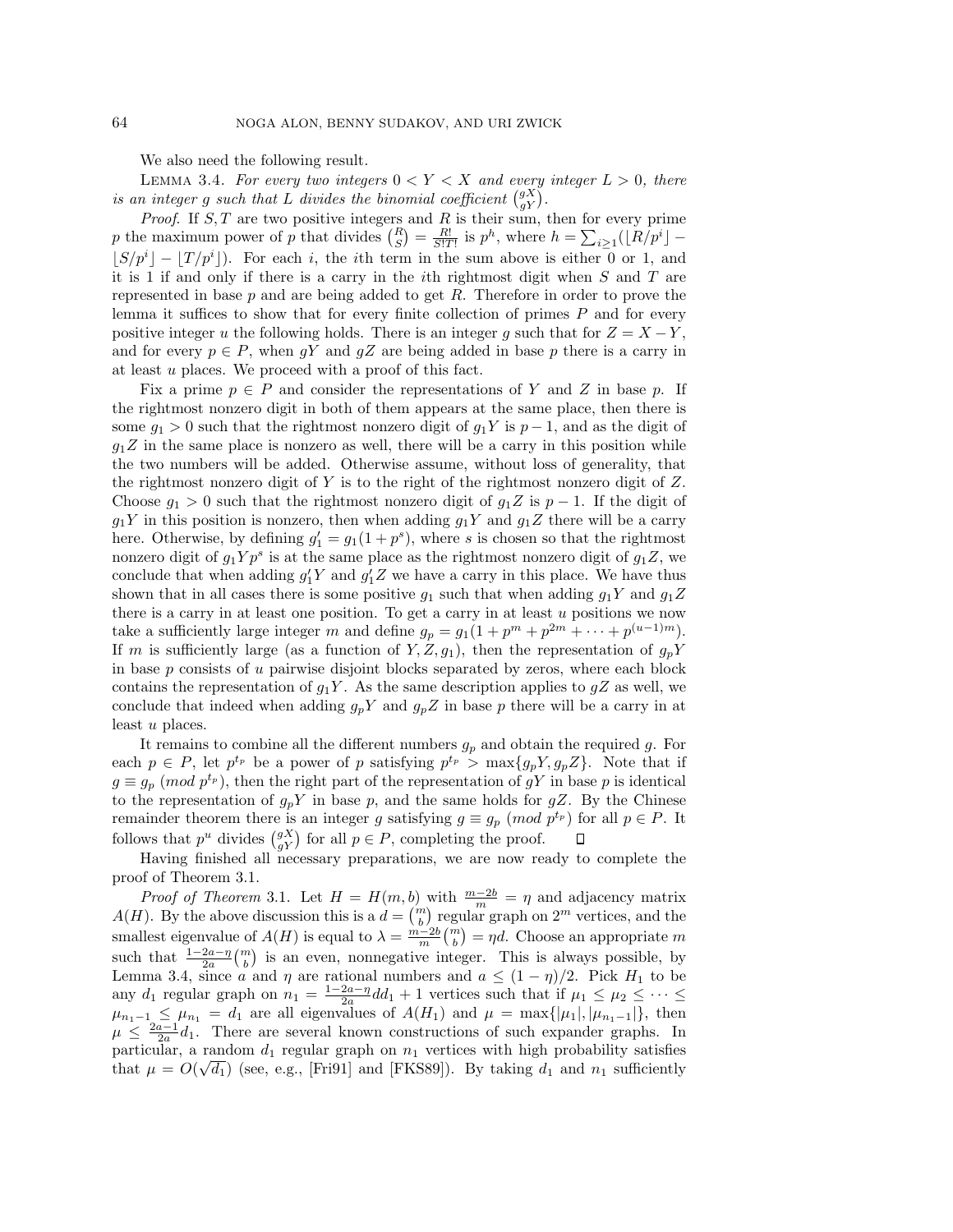large we obtain a graph with the desired properties. Denote by  $I$  the identity matrix of order  $2^m$  and by  $K_{n_1}$  a complete graph on  $n_1$  vertices. It is easy to see that the eigenvalues of the adjacency matrix  $A(K_{n_1})$  are equal to  $n_1 - 1$  and  $-1$  (the latter with multiplicity  $n_1 - 1$ ) and the corresponding eigenvectors are the all one vector  $\mathbf{1}_{n_1}$  and any maximal set of independent vectors in  $R^{n_1}$  whose sums of coordinates equal zero. This implies that the adjacency matrices of  $H_1$  and  $K_{n_1}$  have a common basis of eigenvectors.

Finally, let G be a graph on  $n = 2^m n_1$  vertices with the following adjacency matrix:

$$
A(G) = A(H) \otimes A(H_1) + I \otimes A(K_{n_1}).
$$

In other words, G is obtained by replacing each vertex of H by a copy of  $K_{n_1}$  and replacing each edge of H by (the double cover of) a copy of  $H_1$ . By the definition,  $A(G)$  is a symmetric matrix with all entries equal to either 1 or 0 and for every row of  $A(G)$  the sum of its entries is equal to  $d' = dd_1 + (n_1-1)$ . Therefore it is an adjacency matrix of a d' regular graph. The matrices  $A(H)$  and I and also the matrices  $A(H_1)$ and  $K_{n_1}$  have a common basis of eigenvectors. Thus by Lemma 3.3 we obtain that the same is true for  $A(G)$ ,  $A(H) \otimes A(H_1)$ , and  $I \otimes A(K_{n_1})$ . Next, we need to compute the smallest eigenvalue of  $A(G)$ . By Lemma 3.3 it is easy to see that the only two possibilities for its value are  $\lambda d_1 + (n_1 - 1)$  or  $-\mu d - 1$ . Since  $-1 < \eta < 0$  and  $d = \binom{m}{b}$ is large enough, an easy computation shows that

$$
\lambda d_1 + (n_1 - 1) = \eta d_1 + \frac{1 - 2a - \eta}{2a} d_1 = \frac{(1 - 2a)(1 - \eta)}{2a} d_1
$$

$$
< \frac{(1 - 2a)}{2a} d_1 - 1 < -\mu d - 1,
$$

where in the penultimate inequality we used the fact that  $\frac{1-2a}{2a} \eta d\dot{d}_1 > 1$  for all sufficiently large  $d_1$ , and in the last inequality we used that  $\mu \leq \frac{2a-1}{2a}d_1$ . Therefore we conclude that the smallest eigenvalue of  $A(G)$  is  $\lambda d_1 + (n_1 - 1)$ . Furthermore, by Lemma 3.3 and the properties of  $H(m, b)$  this eigenvalue has multiplicity m and its corresponding eigenvectors are equal to  $z_1 = y_1 \otimes \mathbf{1}_{n_1}, \ldots, z_m = y_m \otimes \mathbf{1}_{n_1}$ .

Clearly  $z_i = (z_{i1}, \ldots, z_{in})$  is a vector with  $\pm 1$  coordinates. Thus the coordinates of  $z_i$  correspond to a cut in G of size equal to

$$
\sum_{k < j} a_{kj}(G) \frac{1 - z_{ik}z_{ij}}{2} = \frac{1}{2} |E(G)| - \frac{1}{4} z_i^t A(G) z_i = \frac{1}{4} d'n - \frac{1}{4} (\lambda d_1 + (n_1 - 1)) ||z_i||^2
$$
\n
$$
= \frac{1}{4} \left( d d_1 + \frac{1 - 2a - \eta}{2a} d d_1 \right) n - \frac{1}{4} \left( \eta d d_1 + \frac{1 - 2a - \eta}{2a} d d_1 \right) n
$$
\n
$$
= \frac{1}{2} \frac{1 - \eta}{2} d d_1 n = a \frac{1}{2} d' n = a |E(G)|,
$$

where here we used the fact that  $d' = dd_1 + n_1 - 1 = \frac{1-\eta}{2a} dd_1$ . Thus the size of a maximum cut in  $G$  is equal to the optimal value of the semidefinite program (see Lemma 3.2). On the other hand, let B be the  $2^m \times m$  matrix whose rows are the vectors  $w_i$  and thus its columns are equal to  $\frac{1}{\sqrt{m}}y_i$ . Denote by  $u_1, \ldots, u_n$  the rows of the matrix  $B \otimes \mathbf{1}_{n_1}$ . By definition,  $||u_i||^2 = 1$  and the columns of this matrix are the eigenvectors  $\frac{1}{\sqrt{m}}y_i \otimes \mathbf{1}_{n_1} = \frac{1}{\sqrt{m}}z_i$  of  $A(G)$  corresponding to its smallest eigenvalue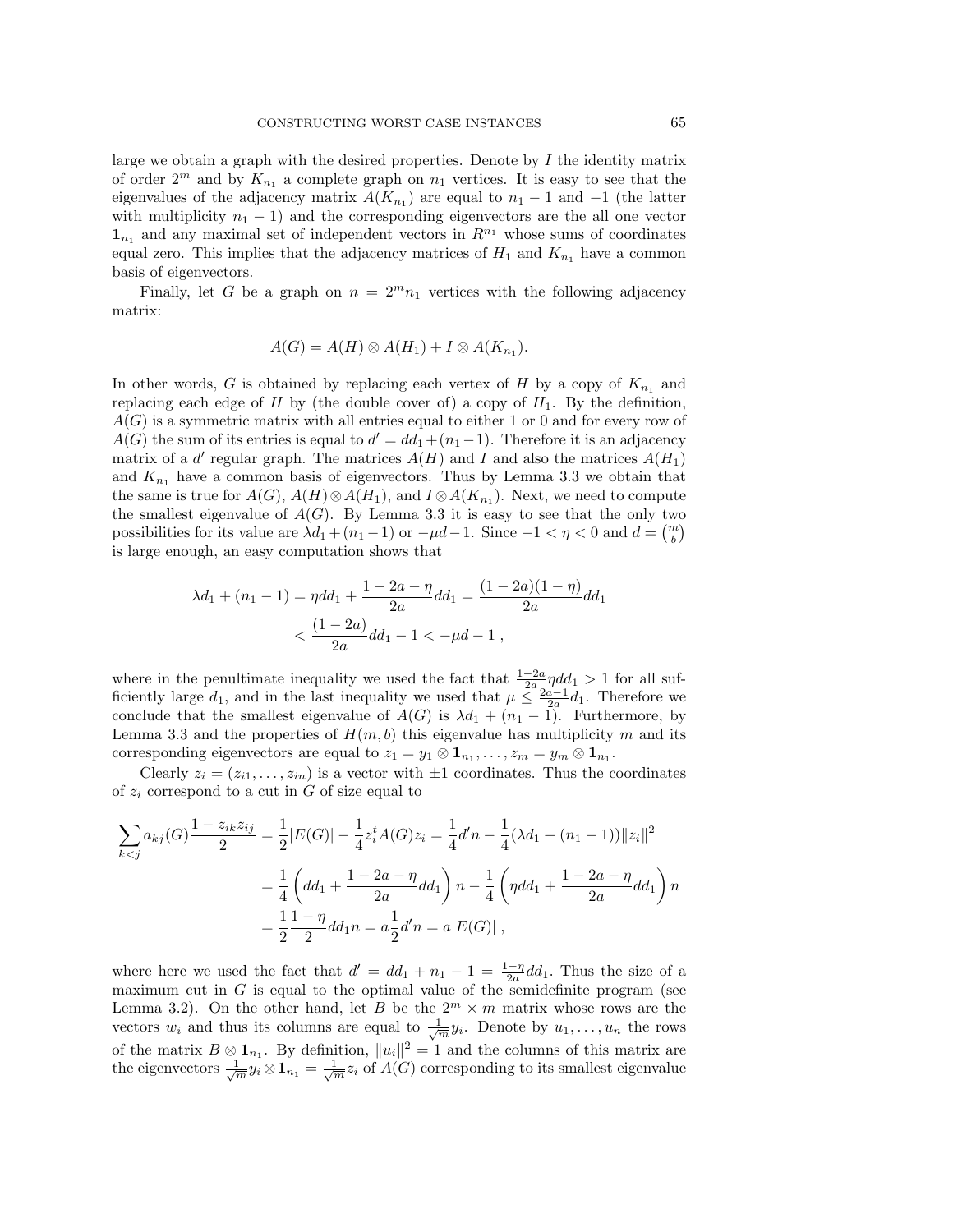$\lambda d_1 + (n_1 - 1)$ . Therefore by Lemma 3.2 it follows that

$$
\max_{\|v_l\|^2=1} \sum_{i < j} a_{ij}(G) \frac{1 - v_i^t v_j}{2} = \frac{1}{2} |E(G)| - \frac{1}{4} (\lambda d_1 + (n_1 - 1)) n = a |E(G)|
$$
\n
$$
= \sum_{i < j} a_{ij} \frac{1 - u_i^t u_j}{2} \, .
$$

To finish the proof of the theorem note that by definition each  $u_i$  is equal to one of the vectors  $w_k$ . In addition, if i and j are adjacent vertices in G, then  $u_i, u_j$  are equal either to the same vector  $w_k$ , and then  $u_i^t u_j = 1$ , or are equal to  $w_k, w_l$  which correspond to adjacent vertices in H, and in that case  $u_i^t u_j = \eta$ .

**4. Approximation algorithms for the MAX NAE-***{***3***}***-SAT problem.** An instance of the MAX 2-XOR (or MAX NAE-{2}-SAT) problem in the variables  $x_1, x_2, \ldots, x_n$  is composed of a (weighted) collection of pairs of the form  $\langle z_1, z_2 \rangle$ , where the  $z_i$ 's are literals. A clause  $\langle z_1, z_2 \rangle$  is satisfied by a 0-1 assignment to the variables  $x_1, x_2, \ldots, x_n$  if and only if  $z_1 \neq z_2$  under this assignment. It is easy to see that instances of MAX CUT are just instances of MAX 2-XOR with no negations. The approximation algorithms of [GW95] and [Zwi99] are, in fact, approximation algorithms for MAX 2-XOR, not just for MAX CUT. The performance guarantees obtained by these algorithms on MAX 2-XOR instances are the same as those obtained on MAX CUT instances.

An instance of MAX NAE-{3}-SAT is easily converted into an instance of MAX 2-XOR. Simply replace each triplet  $\langle z_1, z_2, z_3 \rangle$  by the three pairs  $\langle z_1, z_2 \rangle$ ,  $\langle z_1, z_3 \rangle$ , and  $\langle z_2, z_3 \rangle$ , giving each one of them a weight of 1/2. It is easy to check that the total weight of the triplets/pairs satisfied by this transformation is unchanged. Thus, the algorithm of [GW95] is also an approximation algorithm for MAX NAE-{3}-SAT with a performance ratio of at least  $\alpha \simeq 0.87856$ .

A better performance guarantee for the MAX NAE-{3}-SAT problem can be obtained as follows. It is convenient to adopt the notation  $x_{n+i} = \bar{x}_i$  for  $1 \leq i \leq n$ . If we let  $w_{ijk} \geq 0$  be the weight attached to the triplet  $\langle x_i, x_j, x_k \rangle$  in a MAX NAE-{3}-SAT instance, then we can write the following semidefinite programming relaxation corresponding to the instance:

$$
\begin{array}{ll}\n\max & \sum_{i < j < k} w_{ijk} \frac{3 - v_i^t v_j - v_i^t v_k - v_j^t v_k}{4} \\
\text{such that} & v_i^t v_i = 1, \ v_i^t v_{n+i} = -1 \text{ for } 1 \le i \le n, \\
v_i^t v_j + v_i^t v_k + v_j^t v_k \ge -1 \text{ for } 1 \le i, j, k \le 2n.\n\end{array}
$$

If we round an optimal solution  $v_1, v_2, \ldots, v_n$  of the above relaxation using a random hyperplane, then we still get a performance guarantee of only  $\alpha \simeq 0.87856$ . However, for satisfiable instances of MAX NAE-{3}-SAT a performance guarantee of at least  $\beta_1 = \frac{3}{2\pi} \arccos(-\frac{1}{3}) \simeq 0.91226$  is obtained (see [AKMR96], [Zwi98]). The performance ratio obtained is no better than  $\beta_1$  if there exist unit vectors  $v_1, v_2, \ldots, v_n$  such that  $v_i^t v_j = v_i^t v_k = v_j^t v_k = -\frac{1}{3}$  for every triplet  $\langle x_i, x_j, x_k \rangle$  of the instance with nonzero  $w_{ijk}$ . (Due to the constraint  $v_i^t v_j + v_i^t v_k + v_j^t v_k \ge -1$ , such a collection of vectors is automatically an optimal solution of the relaxation.) We show in the next sections that such solutions do exist.

Zwick [Zwi99] obtains a performance guarantee of at least  $\beta \simeq 0.908718$  for general, not necessarily satisfiable, instances of the problem by constructing a sequence of vectors  $w_1, w_2, \ldots, w_n$  such that  $w_i^t w_j = c(v_i^t v_j)$ , for every  $i \neq j$ , where  $c \simeq 0.9789916$ ,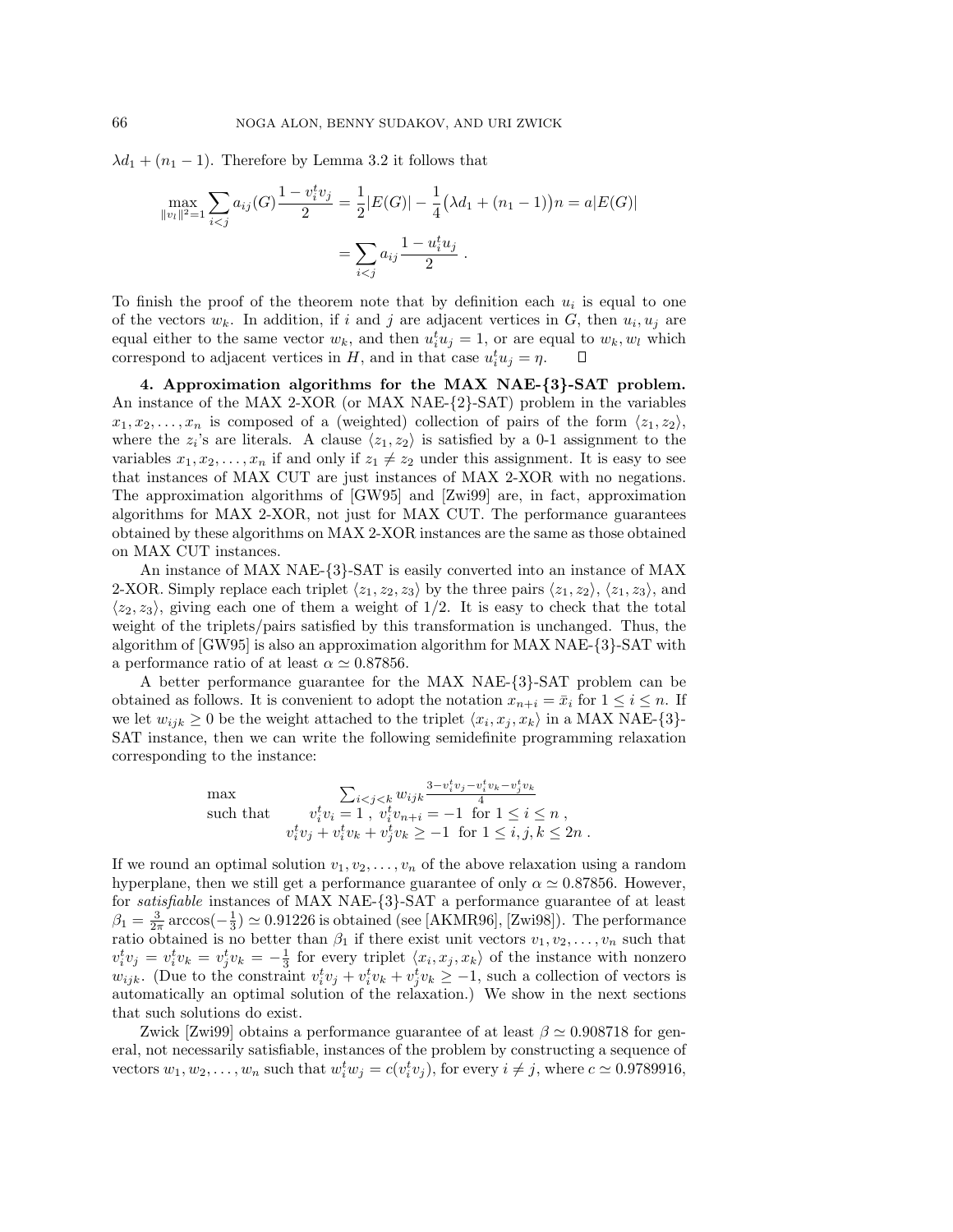and then rounding  $w_1, w_2, \ldots, w_n$ , and not  $v_1, v_2, \ldots, v_n$ , using a random hyperplane. More specifically, the constants  $\beta \simeq 0.908718$ ,  $c \simeq 0.9789916$ , and  $\eta \simeq -0.74335866$ are the solutions of the three equations

$$
c^2 \left(\eta^2 + \frac{4}{\beta^2 \pi^2}\right) = 1, \quad \frac{2 \arccos(c\eta) + \arccos(c)}{\pi} = \beta(1 - \eta), \quad \frac{3}{2\pi} \arccos\left(-\frac{c}{3}\right) = \beta.
$$

It is further shown in [Zwi99] that the performance ratio achieved by this algorithm on a given instance is no better than  $\beta$  if the optimal value of the relaxation is equal to the optimal value of the instance (no integrality gap) and if for every triplet  $\langle x_i, x_j, x_k \rangle$  that appears in the instance either  $v_i^t v_j = v_i^t v_k = v_j^t v_k = -\frac{1}{3}$  or two of the inner products  $v_i^t v_j, v_i^t v_k$ , and  $v_j^t v_k$  are  $\eta$  and the third is 1. Furthermore, a fraction of about  $r \approx 0.278797$  of the triplets should be of the second type; otherwise an improved ratio may be obtained by varying c. (We omit the exact equation defining r.) We are again able to show that such instances do exist, and hence the analysis is again tight.

**5. Worst case instances for the MAX NAE-***{***3***}***-SAT algorithms.** Let  $\mathcal{H} = (V, E)$  be a 3-uniform hypergraph. (Every  $e \in E$  satisfies  $e \subseteq V$  and  $|e| = 3$ .) A cut of H is again a partition of V into two sets S and  $V-S$ . A cut  $(S, V-S)$  is said to cut a hyperedge  $e \in E$  if and only if  $0 < |e \cap S| < 3$ . A maximum cut of H is a cut that cuts the largest number of edges. It is easy to see that the problem of finding a maximum cut of  $H$  corresponds to a MAX NAE- $\{3\}$ -SAT instance with no negations. We show that the analyses of the MAX NAE-{3}-SAT algorithms described in the previous section are tight even on such instances.

A hypergraph  $\mathcal{H} = (V, E)$  has a cut of size |E| if and only if it is 2-colorable. The MAX NAE-{3}-SAT instance corresponding to it is then satisfiable. The following theorem shows that the bound of  $\beta_1 = \frac{3}{2\pi} \arccos(-\frac{1}{3}) \simeq 0.91226$  on the performance ratio achieved by the MAX NAE-{3}-SAT approximation algorithm described in the previous section on satisfiable instances is tight.

THEOREM 5.1. For infinitely many values of n, there exists a 2-colorable 3uniform hypergraph  $\mathcal{H} = (V, E)$ , such that  $V = \{1, 2, ..., n\}$ , and a sequence of unit vectors  $w_1, w_2, \ldots, w_n$  such that  $w_i^t w_j = w_i^t w_k = w_j^t w_k = -\frac{1}{3}$  for every  $\{i, j, k\} \in E$ .

*Proof.* It is easy to construct such an example for  $n = 4$ . Simply let E be composed of all subsets of  $V = \{1, 2, 3, 4\}$  of size 3. It is easy to check that  $S = \{1, 2\}$ is a cut that cuts all the edges. Let  $w_1, w_2, w_3$ , and  $w_4$  be four unit vectors such that  $w_i^t w_j = -\frac{1}{3}$  for every  $1 \le i < j \le 4$ . This can be done, for example, by taking  $w_1 = \frac{1}{\sqrt{3}}(1, 1, 1)^t$ ,  $w_2 = \frac{1}{\sqrt{3}}(1, -1, -1)^t$ ,  $w_3 = \frac{1}{\sqrt{3}}(-1, 1, -1)^t$ , and  $w_4 = \frac{1}{\sqrt{3}}(-1, -1, 1)^t$ .

This example is a special case of the following more general construction which supplies an infinite family of satisfiable instances of a MAX NAE-{3}-SAT problem for which the analysis from [Zwi98] is tight. Let  $H = H(m, b)$  with  $b = 2m/3$ . The vertex set  $\{v_1, v_2,...\}$  of H consists of all  $\pm 1$  vectors of length m, and two vectors are adjacent if the number of coordinates in which they differ is equal to  $2m/3$ . Let  $w_i = \frac{1}{\sqrt{m}} v_i$  for all i; thus  $||w_i||^2 = 1$  and  $w_i^t w_j = \frac{m-2b}{m} = -1/3$  for any pair of adjacent vertices in  $H$ . Let  $H$  be the 3-uniform hypergraph whose edges are triples of the vertices in  $H$  that form a cycle of length 3. By definition, it is easy to see that three vectors which form a triangle in the graph  $H$  cannot have the same first coordinate. By partitioning vertices into two parts according to their first coordinate, we therefore obtain a 2-coloring of  $H$ , as required.  $\Box$ 

We next show that the analysis of the performance of the MAX NAE-{3}-SAT algorithm of Zwick [Zwi99] on general, not necessarily satisfiable, instances is also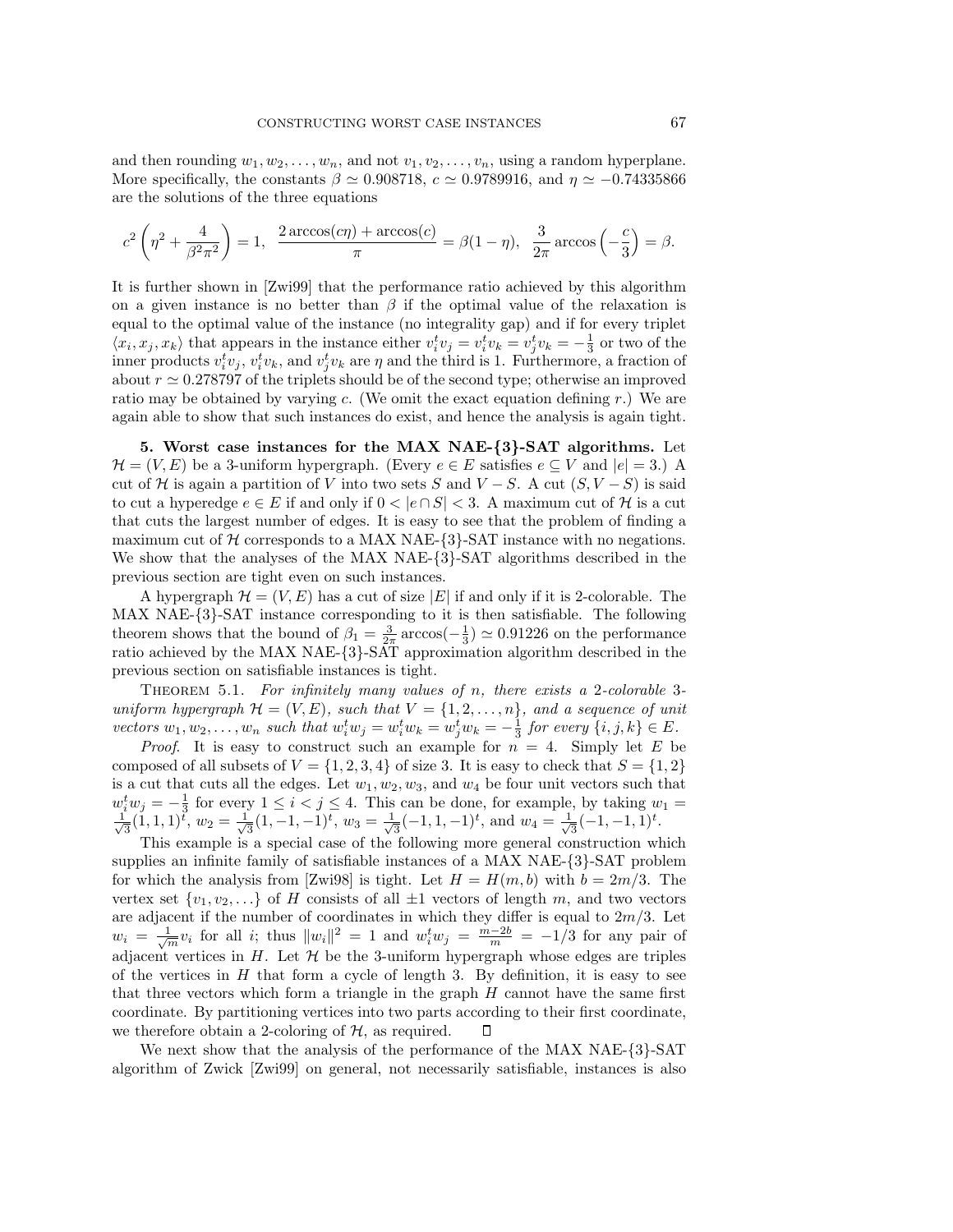tight. By the discussion in the previous section, this follows from the following theorem. Given a 3-uniform hypergraph  $H$ , we let  $OPT(H)$  be the size of the maximum cut of H, and we let  $z^*(\mathcal{H})$  be the optimal value of the semidefinite programming relaxation of the corresponding MAX NAE-{3}-SAT instance.

THEOREM 5.2. Let  $-1 < \eta < -1/2$  be a rational number and let  $0 < r < 1$  and  $\epsilon > 0$ . Then, for infinitely many values of |U| there exists a 3-uniform hypergraph  $\mathcal{H} = (U, E)$ , where  $U = \{u_1, u_2, \ldots\}$  and  $E = E_1 \cup E_2$ , and unit vectors  $w_{u_1}, w_{u_2}, \ldots$ such that for every  $\{u_i, u_j, u_k\} \in E_1$ , we have  $w_{u_i}^t w_{u_j} = w_{u_i}^t w_{u_k} = w_{u_j}^t w_{u_k} = -\frac{1}{3}$ ,  $for\ every\ \{u_i, u_j, u_k\} \in E_2\ \ exactly\ two\ of\ the\ inner\ products\ w_{u_i}^t w_{u_j},\ w_{u_i}^t w_{u_k},\ w_{u_j}^t w_{u_k}$ are  $\eta$  and the third is 1, and such that

$$
OPT(\mathcal{H}) = z^*(\mathcal{H}) = \sum_{\{i,j,k\} \in E} \frac{3 - w_{u_i}^t w_{u_j} - w_{u_i}^t w_{u_k} - w_{u_j}^t w_{u_k}}{4}.
$$

In addition  $|E_2|$  is bounded by  $r|E| \leq |E_2| \leq (r + \epsilon)|E|$ .

*Proof.* The hypergraph  $\mathcal{H} = (U, E)$  that we construct is the union of two hypergraphs  $\mathcal{H}_1 = (U, E_1)$  and  $\mathcal{H}_2 = (U, E_2)$ , that is,  $E = E_1 \cup E_2$ . We begin with the description of  $\mathcal{H}_1$ .

Let  $m$  and  $n$  be (large) integers. (Their values are specified at the end of the proof.) Let  $H_1$  be the graph  $H_1 = H(m, b)$  with  $b = 2m/3$  (we assume that m is divisible by 3) and let I be an identity matrix of order n. Consider a graph  $G_1$ with adjacency matrix  $A(G_1) = A(H_1) \otimes I$ . Clearly  $G_1$  is just a disjoint union of n copies of  $H_1$ . The vertex set  $U = \{u_1, u_2, \ldots\}$  of this graph consists of all pairs  $\{(v,t)|v\in\{-1,1\}^m, 1\leq t\leq n\}$ , and two vertices  $(v,t)$  and  $(v',t')$  are adjacent if and only if  $t = t'$  and v and v' differ in exactly  $2m/3$  coordinates. Let  $w_u = \frac{1}{\sqrt{m}}v$  for all  $u = (v, t)$ ; thus  $||w_u||^2 = 1$  and  $w_{u_i}^t w_{u_j} = \frac{m-2b}{m} = -1/3$  for any pair of adjacent vertices in  $G_1$ . Let  $\mathcal{H}_1$  be a 3-uniform hypergraph, whose edges are the triples of the vertices in  $G_1$  which form a cycle of length 3. It is easy to see that the number of edges in  $\mathcal{H}_1$  is equal to  $\frac{1}{6}n2^m\binom{m}{2m/3}\binom{2m/3}{m/3}$ . Let A be a subset of U containing all vertices  $(v, t)$  with first coordinate of  $v_i$  equal to one and let  $B = U - A$ . It follows easily from the definition that the three vertices of a 3-cycle in  $G_1$  cannot all have the same first coordinate. Thus any 3-cycle in  $G_1$  will intersect both A and B. Therefore we obtain a cut in the hypergraph  $\mathcal{H}_1$  whose size is equal to the total number of edges of  $\mathcal{H}_1$ . Finally, since  $w_{u_i}^t w_{u_j} = w_{u_i}^t w_{u_k} = w_{u_j}^t w_{u_k} = -1/3$  for any edge in  $\mathcal{H}_1$  and the value of the semidefinite relaxation  $z^*(\mathcal{H}_1)$  is always bounded by  $|E(\mathcal{H}_1)|$  we conclude that

$$
\sum_{\{u_i, u_j, u_k\} \in E(\mathcal{H}_1)} \frac{3 - w_{u_i}^t w_{u_j} - w_{u_i}^t w_{u_k} - w_{u_j}^t w_{u_k}}{4} = |E(\mathcal{H}_1)| = OPT(\mathcal{H}_1) = z^*(\mathcal{H}_1)
$$
  
= 
$$
\frac{1}{6} n 2^m {m \choose 2m/3} {2m/3 \choose m/3}.
$$

The construction of  $\mathcal{H}_2$  is more involved than that of  $\mathcal{H}_1$ . We start by constructing an auxiliary multigraph  $G_2$ . Let  $H_2$  be the graph  $H_2 = H(m, b)$  with  $b = \frac{1-\eta}{2}m$ .  $(\eta)$  is given at the statement of the theorem and can be made arbitrarily close to  $-0.74335866...$ ) Let  $K_n$  be a complete graph on n vertices. The graph  $H_2$  is d regular with  $d = {m \choose (1-\eta)m/2}$ , and, by the discussion in section 3, the smallest eigenvalue of its adjacency matrix  $A(H_2)$  is  $\lambda = \frac{m-2b}{m}d = \eta d$ . Let  $G_2$  be a multigraph with adjacency matrix equal to  $A(G_2)=(A(H_2)+dI/2)\otimes A(K_n)$ , where I is an identity matrix of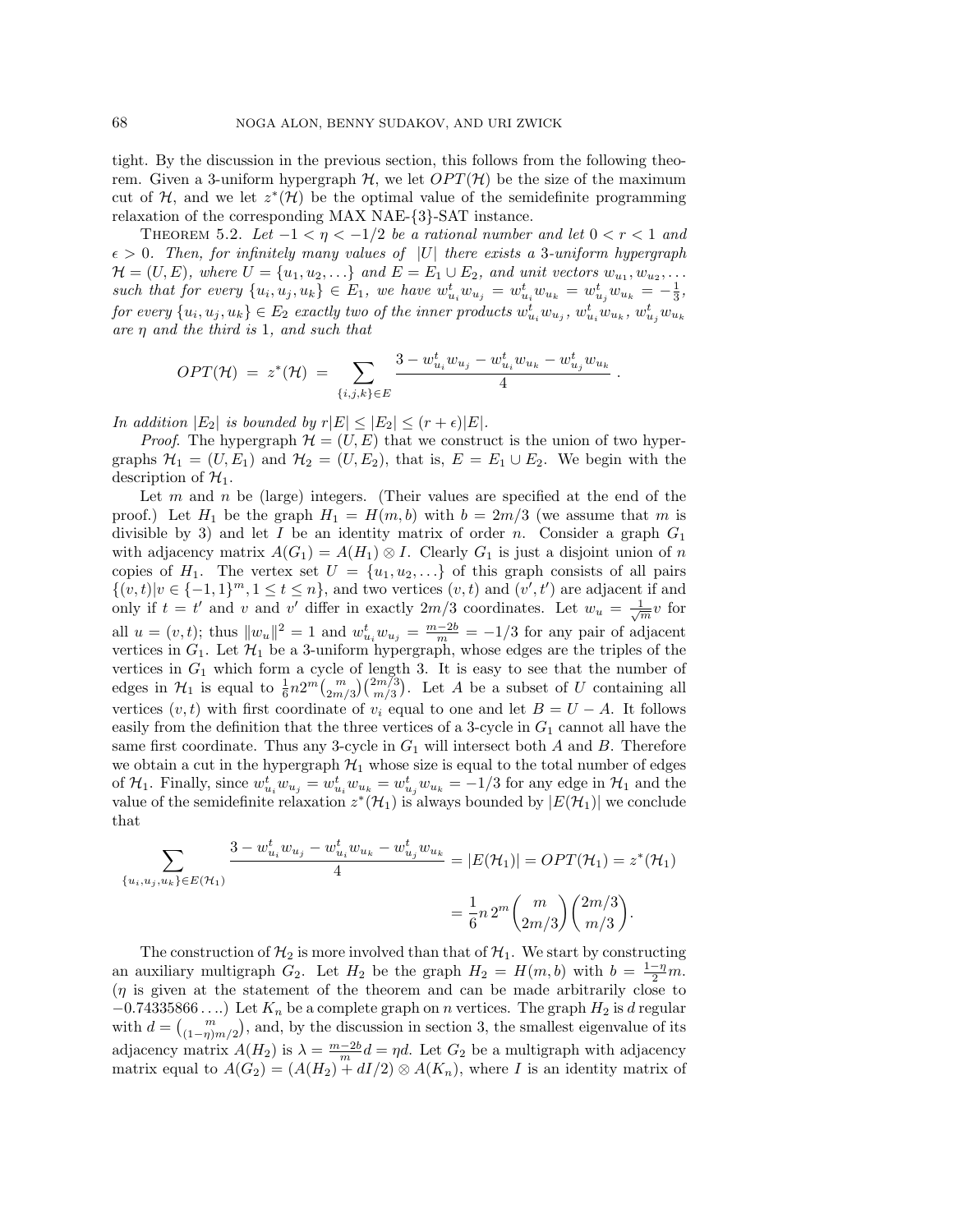order  $2^m$ . The vertex set of  $G_2$  is again  $U = \{(v, t)| v \in \{-1, 1\}^m, 1 \le t \le n\}$ , and two vertices  $(v, t)$  and  $(v', t')$  are connected by a unique edge if  $t \neq t'$  and v and v' differ in exactly  $\frac{1-\eta}{2}m$  coordinates or they are connected by  $d/2$  parallel edges if  $v = v'$  and  $t \neq t'$ . By definition  $G_2$  is a  $(3d(n-1)/2)$  regular multigraph and by Lemma 3.3 its smallest eigenvalue is equal to  $(\lambda + d/2)(n-1) = (\eta + 1/2)d(n-1) < -3d/2 < 0$ , where here we used the fact that *n* is sufficiently large. Let  $w_u = \frac{1}{\sqrt{m}}v$  for all vertices  $(v, t)$ be as before; thus  $||w_u||^2 = 1$  and  $w_{u_i}^t w_{u_j} = \frac{m-2b}{m} = \eta$  or 1 for any pair of adjacent vertices of  $G_2$ . In addition  $w_{u_i}^t w_{u_j} = 1$  if and only if  $u_i = (v, t)$  and  $u_j = (v, s)$  with  $t \neq s$ . Let  $B = (b_{ij})$  be the  $2m \tilde{n} \times m$  matrix whose rows are equal to the vectors  $w_u, u \in U$ . Note that the elements in B are  $\pm \frac{1}{\sqrt{m}}$ . As in the proof of Theorem 3.1, we can see that the columns of B are eigenvectors of  $A(G_2)$  that correspond to the smallest eigenvalue of  $A(G_2)$ . Let  $OPT(G_2)$  be the size of the MAX CUT in  $G_2$ and let  $z^*(G_2)$  be the value of the semidefinite programming relaxation. Then by Lemma 3.2 we obtain that

$$
OPT(G_2) = z^*(G_2) = \sum_{i < j} a_{ij}(G_2) \frac{1 - w_{u_i}^t w_{u_j}}{2}
$$
\n
$$
= \frac{1}{2} |E(G_2)| - \frac{1}{4} \left( \eta + \frac{1}{2} \right) d(\eta - 1) |V(G_2)| \, .
$$

The coordinates of the first column of B produce the cut  $(A, B)$  (same as for  $\mathcal{H}_1$ ) and its size is equal to  $OPT(G_2)$ , since the first column of B is an eigenvector of the smallest eigenvalue of  $A(G_2)$ .

Now we are ready to construct  $\mathcal{H}_2$ . Let  $\mathcal{H}_2$  be the 3-uniform hypergraph on the vertex set  $U = V(G_2)$ , whose edges are the following triples of the vertices of  $G_2$ ;  $\{u_i, u_j, u_k\}$  belongs to  $E(\mathcal{H}_2)$  if and only if  $u_i = (v, t)$ ,  $u_j = (v, t')$  and  $u_k = (v'', t'')$ such that  $t \neq t' \neq t''$  and v and v'' differ in exactly  $(1 - \eta)m/2$  coordinates. Note that by definition, the number of edges in  $\mathcal{H}_2$  is equal to  $\frac{1}{2}n(n-1)(n-2)2^m\binom{m}{(1-\eta)m/2}$ and they form cycles of length 3 in  $G_2$ . In addition every edge of  $G_2$  connecting  $u_i = (v, t)$  and  $u_k = (v'', t'')$  (as above) is contained in exactly  $2(n-2)$  edges of  $\mathcal{H}_2$ and every pair of vertices  $u_i = (v, t)$  and  $u_j = (v, t')$  (as above) is contained in exactly  $d(n-2)$  edges of  $\mathcal{H}_2$ . Since in the multigraph  $G_2$  between the vertices  $u_i = (v, t)$  and  $u_j = (v, t')$  we have  $d/2$  parallel edges, we can distribute them equally between all 3-cycles which correspond to the edges of  $\mathcal{H}_2$  containing this pair of vertices. By doing this we obtain that every edge in the multigraph  $G_2$  is contained in exactly  $2(n-2)$ edges of  $\mathcal{H}_2$ . In this case the size of the MAX CUT in  $\mathcal{H}_2$  is closely related to the size of the MAX CUT of  $G_2$ . Note that for any partition of the vertices  $(X, U - X)$ , the number of edges of  $H_2$  which crosses this cut is exactly  $n-2$  times the number of edges of  $G_2$  with the same property. Indeed, any edge from  $G_2$  which connects X with  $U - X$  is contained in  $2(n-2)$  triples from  $\mathcal{H}_2$ . All of them also cross this cut, but every such triple we counted twice, since it contributes two edges of  $G_2$  to the cut. Therefore we can conclude that the value of MAX CUT of  $\mathcal{H}_2$  is equal to  $OPT(\mathcal{H}_2)=(n-2)OPT(G_2)$  and this value is obtained on the cut  $(A, B)$ , the same one as for the graph  $G_2$ . This, together with the above discussion implies that

$$
OPT(\mathcal{H}_2) \le z^*(\mathcal{H}_2) \le \max \sum_{\{u_i, u_j, u_k\} \in E(\mathcal{H}_2)} \frac{3 - y_{u_i}^t y_{u_j} - y_{u_i}^t y_{u_k} - y_{u_j}^t y_{u_k}}{4}
$$

$$
= \frac{1}{2} \max \sum_{\{u_i, u_j, u_k\} \in E(\mathcal{H}_2)} \left[ \frac{1 - y_{u_i}^t y_{u_j}}{2} + \frac{1 - y_{u_i}^t y_{u_k}}{2} + \frac{1 - y_{u_j}^t y_{u_k}}{2} \right]
$$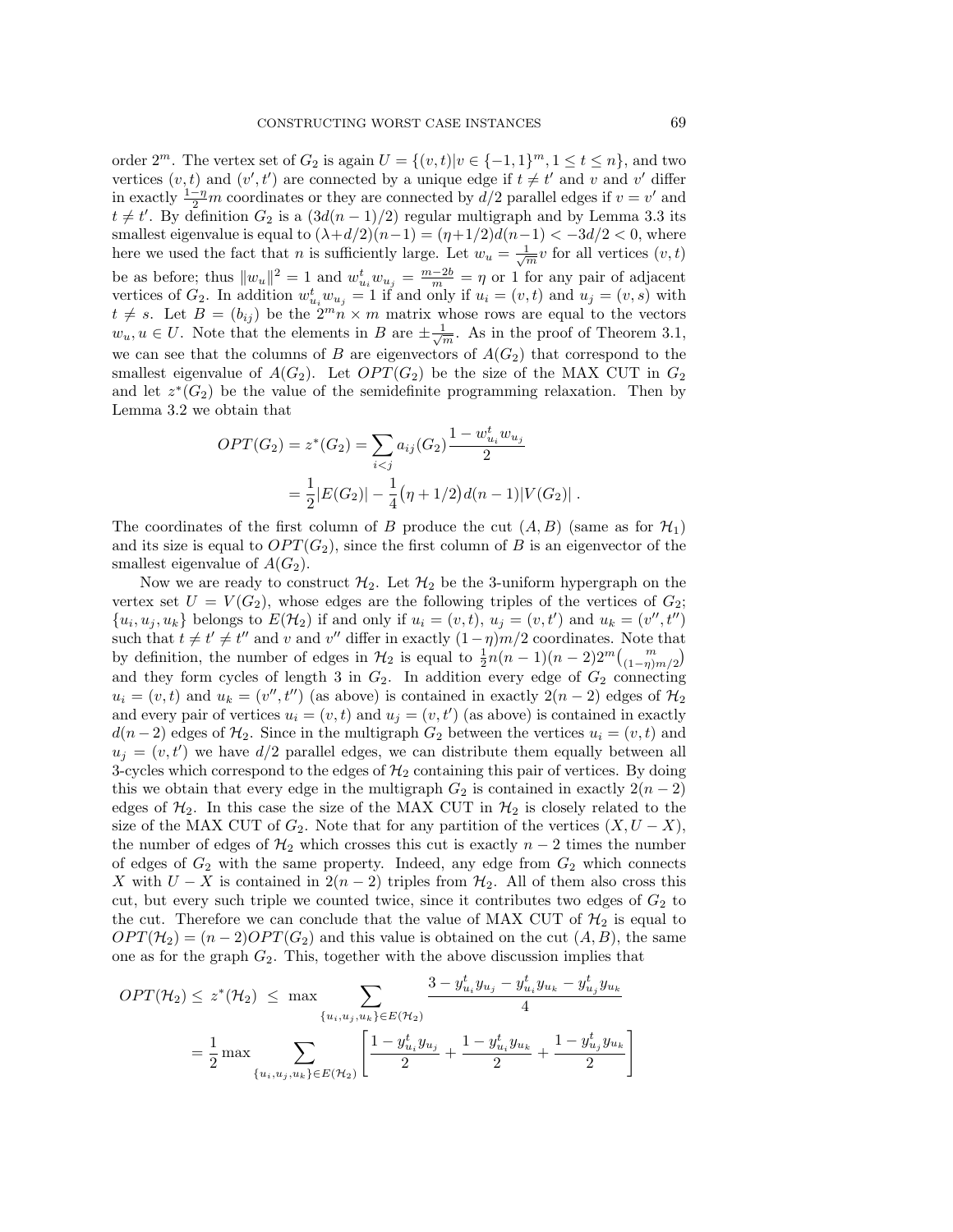70 NOGA ALON, BENNY SUDAKOV, AND URI ZWICK

$$
\leq (n-2) \max \sum_{\{u_i, u_j\} \in E(G_2)} \frac{1 - y_{u_i}^t y_{u_j}}{2} = (n-2) \sum_{i < j} a_{ij} (G_2) \frac{1 - w_{u_i}^t w_{u_j}}{2}
$$
\n
$$
= (n-2) z^* (G_2) = (n-2) \, OPT(G_2) = OPT(\mathcal{H}_2).
$$

Thus,

$$
OPT(\mathcal{H}_2) = z^*(\mathcal{H}_2) = \sum_{\{u_i, u_j, u_k\} \in E(\mathcal{H}_2)} \frac{3 - w_{u_i}^t w_{u_j} - w_{u_i}^t w_{u_k} - w_{u_j}^t w_{u_k}}{4}.
$$

Also, we know that for every edge  $\{u_i, u_j, u_k\}$  of  $\mathcal{H}_2$ , two of the inner products  $w_{u_i}^t w_{u_j}$ ,  $w_{u_i}^t w_{u_k}$ , and  $w_{u_j}^t w_{u_k}$  are  $\eta$  and the third is 1.

Finally let  $\hat{\mathcal{H}}$  be the 3-uniform hypergraph with the same vertex set U and with edge set  $E(\mathcal{H}_1) \cup E(\mathcal{H}_2)$ . We clearly have  $OPT(\mathcal{H}) \leq z^*(\mathcal{H}) \leq z^*(\mathcal{H}_1) + z^*(\mathcal{H}_2) =$  $OPT(\mathcal{H}_1)+OPT(\mathcal{H}_2)$ . On the other hand,  $(A, B)$  is a MAX CUT of both  $\mathcal{H}_1$  and  $\mathcal{H}_2$ ; thus it is also a cut of H of size  $OPT(\mathcal{H}_1) + OPT(\mathcal{H}_2)$ . As the same vectors  $w_{u_i}$  were used for the two hypergraphs, we get that

$$
\sum_{\{u_i, u_j, u_k\} \in E(\mathcal{H})} \frac{3 - w_{u_i}^t w_{u_j} - w_{u_i}^t w_{u_k} - w_{u_j}^t w_{u_k}}{4} = OPT(\mathcal{H}_1) + OPT(\mathcal{H}_2)
$$
  
=  $OPT(\mathcal{H}) = z^*(\mathcal{H}).$ 

In addition, for every edge  $\{u_i, u_j, u_k\} \in E(\mathcal{H})$ , either two of the inner products  $w_{u_i}^t w_{u_j}, w_{u_i}^t w_{u_k}$ , and  $w_{u_j}^t w_{u_k}$  are  $\eta$  and the third is 1 (if  $\{u_i, u_j, u_k\} \in E(\mathcal{H}_2)$ ) or  $w_{u_i}^t w_{u_j} = w_{u_i}^t w_{u_k} = w_{u_j}^t w_{u_k} = -\frac{1}{3}$  (if  $\{u_i, u_j, u_k\} \in E(\mathcal{H}_1)$ ). Finally, recall that  $|E(\mathcal{H}_1)| = \frac{1}{6} n 2^m {m \choose 2m/3} {2m/3 \choose m/3}$  and that  $|E(\mathcal{H}_2)| = \frac{1}{2} n(n-1)(n-2) 2^m {m \choose (1-\eta)m/2},$ where  $m$  and  $n$  are (large) parameters that we are free to choose. By choosing appropriate values of  $m$  and  $n$ , and using the fact that

$$
{m \choose 2m/3} {2m/3 \choose m/3} > 2^m > {m \choose (1-\eta)m/2}
$$

for all sufficiently large  $m$ , it follows that we can control the proportion of the edges of the second type, and make it arbitrarily close to  $r$ , as required. □

**6. Concluding remarks.** We have shown that lower bounds on the performance guarantees of semidefinite programming based approximation algorithms for the MAX CUT, MAX 2-XOR, and MAX NAE-{3}-SAT problems obtained using local ratio arguments are indeed tight.

Furthermore, our constructions show that the analyses of these algorithms are tight even if arbitrary collections of valid constraints are added to the semidefinite programming relaxations of these problems. Let  $a_{ij}$ ,  $1 \leq i \leq j \leq n$ , and b be real numbers. A constraint

$$
\sum_{i < j} a_{ij} (v_i^t v_j) \ge b
$$

is said to be *valid* if it is satisfied whenever each  $v_i$  is an integer in  $\{-1, 1\}$ . Feige and Goemans [FG95] and Goemans and Williamson [GW95] proposed adding valid constraints to the semidefinite relaxations in the hope of narrowing the gap between the optimal value of the semidefinite program and the weight of the optimal solution.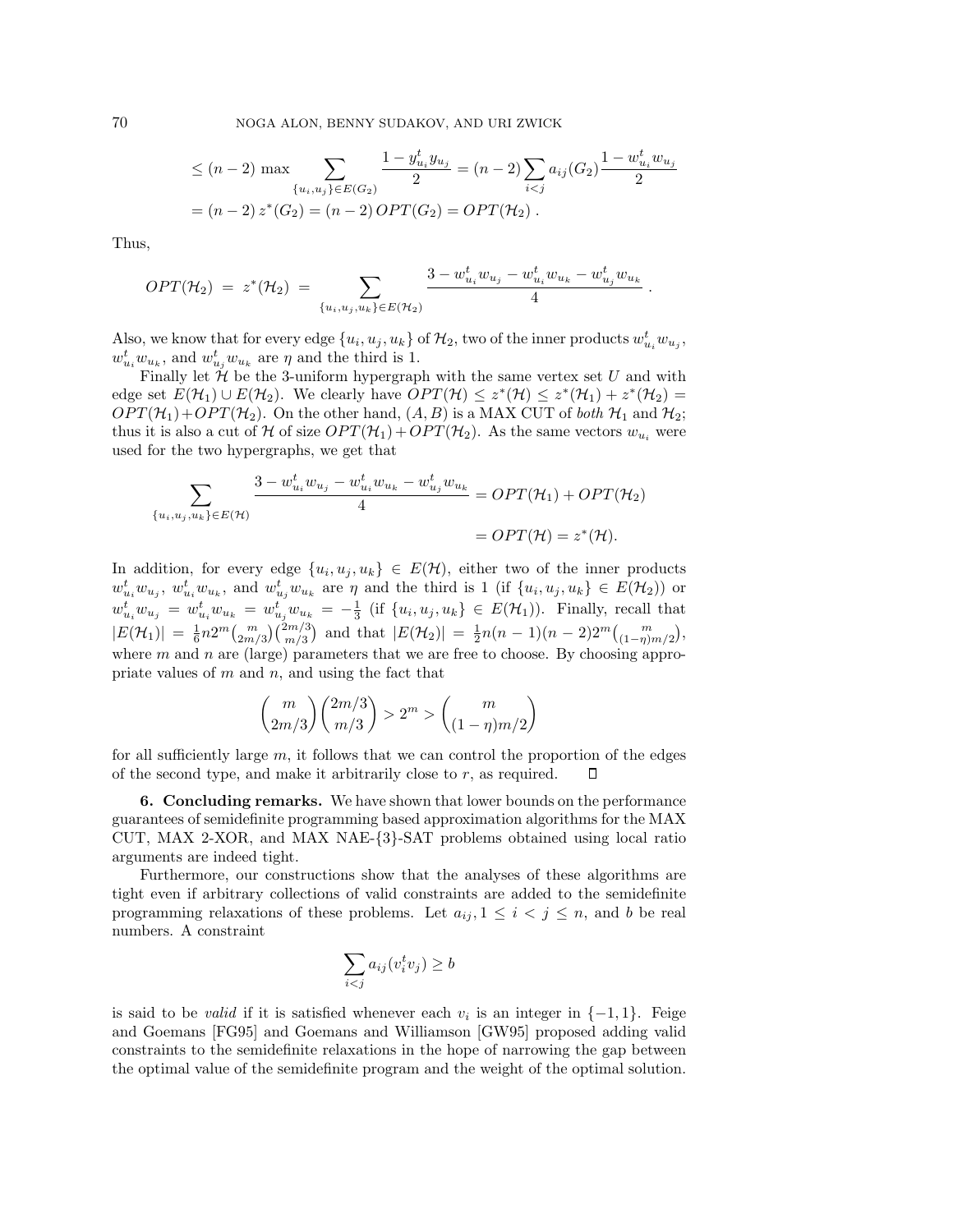As all the coordinates of the vectors  $u_1, u_2, \ldots$  of section 3 and of the vectors  $w_1, w_2, \ldots$ As an the coordinates of the vectors  $u_1, u_2, \ldots$  of section 5 and of the vectors  $w_1, w_2, \ldots$  of section 5 are equal to  $\pm 1/\sqrt{m}$ , it is not difficult to see that they satisfy any valid constraint. Thus the proofs of Theorems 3.1, 5.1, and 5.2 show that the addition of any collection of valid constraints does not improve the performance ratio of the abovementioned approximation algorithms for the MAX CUT, MAX 2-XOR, and MAX NAE-{3}-SAT problems.

It is shown in [KZ97] that the 7/8 lower bound on the performance ratio of the MAX 3-SAT approximation algorithm, obtained again using a local ratio argument, is also tight. Does local analysis always produce tight results? We see no reason why this should always be the case. It would be interesting to find natural approximation algorithms for interesting constraint satisfaction problems for which local analysis is not tight. It would also be interesting to know whether the local analyses of the approximation algorithms of Feige and Goemans [FG95] (see also [Zwi00]) for the MAX 2-SAT and MAX DI-CUT problems are tight. This seems, however, to require some additional techniques.

**Acknowledgments.** We would like to thank two anonymous referees for many helpful comments.

## **REFERENCES**

| [AKMR96]         | N. ALON, P. KELSEN, S. MAHAGAN, AND H. RAMESH, Approximate hypergraph color-<br><i>ing</i> , Nordic J. Comput., 3 (1996), pp. 425–439.                                                                                                                                       |
|------------------|------------------------------------------------------------------------------------------------------------------------------------------------------------------------------------------------------------------------------------------------------------------------------|
| [AS00]           | N. ALON AND B. SUDAKOV, <i>Bipartite subgraphs and the smallest eigenvalue</i> , Combin.                                                                                                                                                                                     |
|                  | Probab. Comput., $9(2000)$ , pp. 1–12.                                                                                                                                                                                                                                       |
| [CHLL97]         | G. COHEN, I. HONKALA, S. LITSYN, AND A. LOBSTEIN, Covering Codes, North-Holland,<br>Amsterdam, 1997.                                                                                                                                                                         |
| [FG95]           | U. FEIGE AND M.X. GOEMANS, Approximating the value of two prover proof systems,<br>with applications to MAX-2SAT and MAX-DICUT, in Proceedings of the 3rd<br>Israel Symposium on Theory and Computing Systems, Tel Aviv, Israel, 1995,<br>pp. 182-189.                       |
| [FKS89]          | J. FRIEDMAN, J. KAHN, AND E. SZEMERÉDI, On the second eigenvalue in random<br>regular graphs, in Proceedings of the 21st Annual ACM Symposium on Theory of<br>Computing, Seattle, WA, 1989, pp. 587–598.                                                                     |
| [Fig 1]          | J. FRIEDMAN, On the second eigenvalue and random walks in random d-regular graphs,<br>Combinatorica, 11 (1991), pp. 331–362.                                                                                                                                                 |
| [GW95]           | M.X. GOEMANS AND D.P. WILLIAMSON, Improved approximation algorithms for max-<br>imum cut and satisfiability problems using semidefinite programming, J. ACM, 42<br>$(1995)$ , pp. 1115–1145.                                                                                 |
| $[\text{Hås97}]$ | J. HASTAD, Some optimal inapproximability results, in Proceedings of the 29th Annual<br>ACM Symposium on Theory of Computing, El Paso, TX, 1997, pp. 1-10.                                                                                                                   |
| Kar99            | H. KARLOFF, How good is the Goemans–Williamson MAX CUT algorithm? SIAM J.<br>Comput., 29 (1999), pp. 336–350.                                                                                                                                                                |
| [KZ97]           | H. KARLOFF AND U. ZWICK, A 7/8-approximation algorithm for MAX 3SAT?, in<br>Proceedings of the 38th Annual IEEE Symposium on Foundations of Computer<br>Science, Miami Beach, FL, 1997, pp. 406–415.                                                                         |
| [Low93]          | L. LOVÁSZ, <i>Combinatorial Problems and Exercises</i> , North-Holland, Amsterdam, 1993.                                                                                                                                                                                     |
| [TSSW96]         | L. TREVISAN, G.B. SORKIN, M. SUDAN, AND D.P. WILLIAMSON, Gadgets, approxi-<br>mation, and linear programming (extended abstract), in Proceedings of the 37th<br>Annual IEEE Symposium on Foundations of Computer Science, Burlington, VT,<br>1996, pp. 617–626.              |
| [Zwi98]          | U. ZWICK, Approximation algorithms for constraint satisfaction problems involving at<br>most three variables per constraint, in Proceedings of the 9th Annual ACM-SIAM<br>Symposium on Discrete Algorithms, San Francisco, CA, 1998, ACM, New York,<br>1998, pp. $201-210$ . |